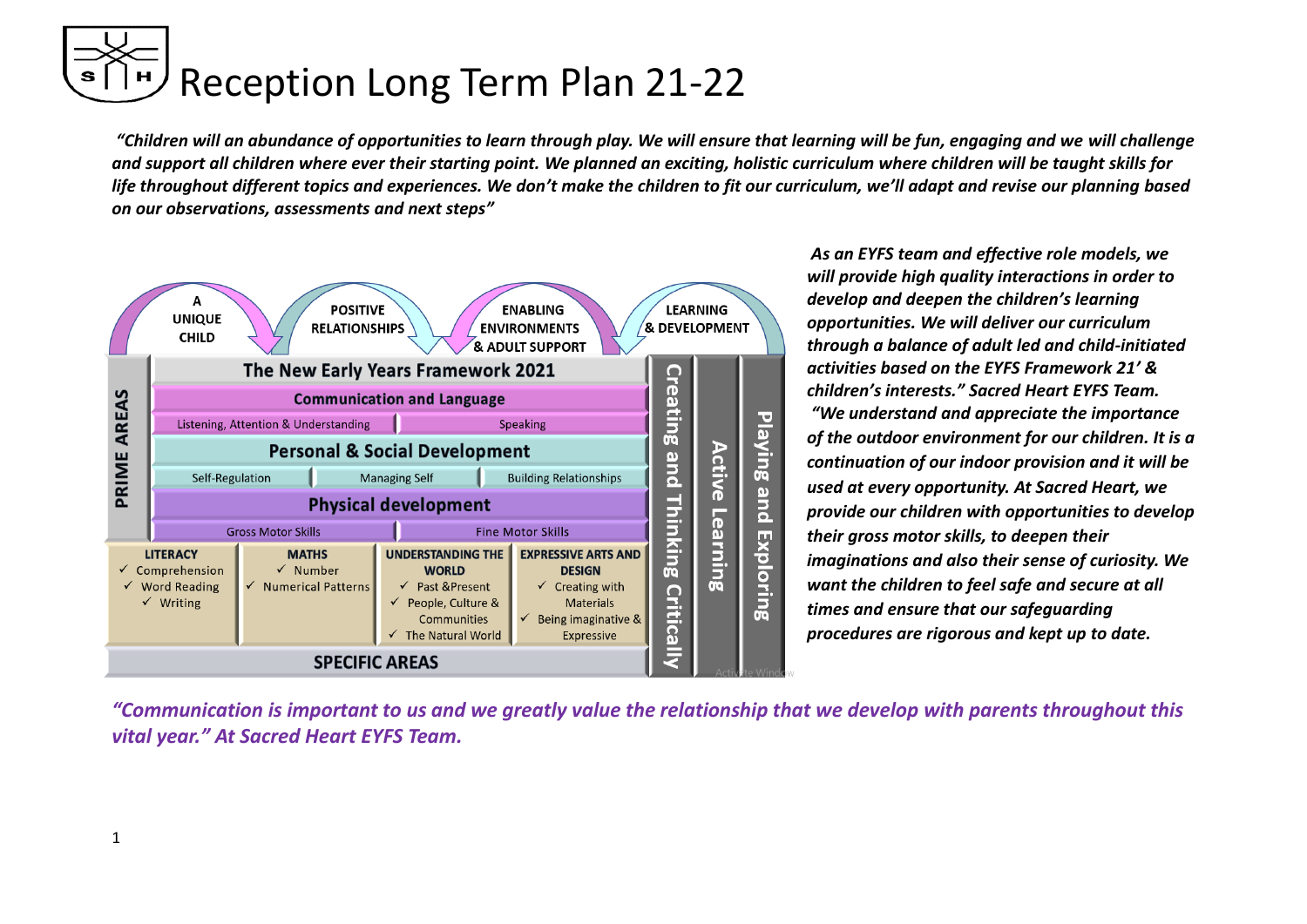|                          | <b>Autumn 1</b>                                                                                                                                                                                                                          | <b>Autumn 2</b>                                   | <b>Spring</b>                                                                                                   | <b>Spring 2</b> | <b>Summer 1</b>                                                                                                                                                                                                                                                               | <b>Summer 2</b>     |  |  |  |  |
|--------------------------|------------------------------------------------------------------------------------------------------------------------------------------------------------------------------------------------------------------------------------------|---------------------------------------------------|-----------------------------------------------------------------------------------------------------------------|-----------------|-------------------------------------------------------------------------------------------------------------------------------------------------------------------------------------------------------------------------------------------------------------------------------|---------------------|--|--|--|--|
|                          | All about me!                                                                                                                                                                                                                            | Who is afraid of                                  | What happens in                                                                                                 | Come outside!   | Where do animals live?                                                                                                                                                                                                                                                        | Where would you     |  |  |  |  |
|                          | Am I a superhero?                                                                                                                                                                                                                        | the Big Bad Wolf?                                 | other worlds?                                                                                                   | <b>How did</b>  | Are Minibeasts like me?                                                                                                                                                                                                                                                       | bury your treasure? |  |  |  |  |
| <b>General</b><br>themes |                                                                                                                                                                                                                                          |                                                   |                                                                                                                 | people from     | <b>Are Plants Alive?</b>                                                                                                                                                                                                                                                      |                     |  |  |  |  |
|                          |                                                                                                                                                                                                                                          |                                                   |                                                                                                                 | the past get    | <b>Amazing animals</b>                                                                                                                                                                                                                                                        |                     |  |  |  |  |
|                          |                                                                                                                                                                                                                                          |                                                   |                                                                                                                 | around?         |                                                                                                                                                                                                                                                                               |                     |  |  |  |  |
|                          | <b>Characteristics of Effective Learning</b>                                                                                                                                                                                             |                                                   |                                                                                                                 |                 |                                                                                                                                                                                                                                                                               |                     |  |  |  |  |
|                          |                                                                                                                                                                                                                                          |                                                   |                                                                                                                 |                 | Playing and exploring: - Children investigate and experience things, and 'have a go'. Children who actively participate in their own                                                                                                                                          |                     |  |  |  |  |
| <b>COEL</b>              |                                                                                                                                                                                                                                          |                                                   |                                                                                                                 |                 | play develop a larger store of information and experiences to draw on which positively supports their learning                                                                                                                                                                |                     |  |  |  |  |
|                          |                                                                                                                                                                                                                                          |                                                   |                                                                                                                 |                 | Active learning: - Children concentrate and keep on trying if they encounter difficulties. They are proud of their own achievements. For                                                                                                                                      |                     |  |  |  |  |
|                          |                                                                                                                                                                                                                                          |                                                   |                                                                                                                 |                 | children to develop into self-regulating, lifelong learners they are required to take ownership, accept challenges and learn persistence.                                                                                                                                     |                     |  |  |  |  |
|                          | Creating and thinking critically: - Children develop their own ideas and make links between these ideas. They think flexibly and<br>rationally, drawing on previous experiences which help them to solve problems and reach conclusions. |                                                   |                                                                                                                 |                 |                                                                                                                                                                                                                                                                               |                     |  |  |  |  |
|                          |                                                                                                                                                                                                                                          |                                                   |                                                                                                                 |                 |                                                                                                                                                                                                                                                                               |                     |  |  |  |  |
|                          |                                                                                                                                                                                                                                          |                                                   | Unique Child: Every child is unique and has the potential to be resilient, capable, confident and self-assured. |                 |                                                                                                                                                                                                                                                                               |                     |  |  |  |  |
|                          |                                                                                                                                                                                                                                          |                                                   |                                                                                                                 |                 | Positive Relationships: Children flourish with warm, strong & positive partnerships between all staff and parents/carers. This                                                                                                                                                |                     |  |  |  |  |
|                          |                                                                                                                                                                                                                                          |                                                   |                                                                                                                 |                 | promotes independence across the EYFS curriculum. Children and practitioners are NOT alone - embrace each community.                                                                                                                                                          |                     |  |  |  |  |
|                          |                                                                                                                                                                                                                                          |                                                   |                                                                                                                 |                 | Enabling environments: Children learn and develop well in safe and secure environments where routines are established and where                                                                                                                                               |                     |  |  |  |  |
|                          |                                                                                                                                                                                                                                          |                                                   | adults respond to their individual needs and passions and help them to build upon their learning over time.     |                 |                                                                                                                                                                                                                                                                               |                     |  |  |  |  |
| <b>Over</b>              |                                                                                                                                                                                                                                          |                                                   |                                                                                                                 |                 | Learning and Development: Children develop and learn at different rates (not in different ways as it stated 2017). We must be aware                                                                                                                                           |                     |  |  |  |  |
| <b>Arching</b>           |                                                                                                                                                                                                                                          | of children who need greater support than others. |                                                                                                                 |                 |                                                                                                                                                                                                                                                                               |                     |  |  |  |  |
| <b>Principles</b>        |                                                                                                                                                                                                                                          |                                                   |                                                                                                                 |                 | PLAY: At Sacred Heart School, we understand that children learn best when they are absorbed, interested and active. We understand                                                                                                                                             |                     |  |  |  |  |
|                          |                                                                                                                                                                                                                                          |                                                   |                                                                                                                 |                 | that active learning involves other children, adults, objects, ideas, stimuli and events that aim to engage and involve children for<br>sustained periods. We believe that Early Years education should be as practical as possible and therefore, we are proud that our EYFS |                     |  |  |  |  |
|                          |                                                                                                                                                                                                                                          |                                                   |                                                                                                                 |                 | setting has an underlying ethos of 'Learning through play. PLAY is essential for children's development across all areas. Play builds on                                                                                                                                      |                     |  |  |  |  |
|                          |                                                                                                                                                                                                                                          |                                                   |                                                                                                                 |                 | children's confidence as they learn to explore, to relate to others around them and develop relationships, set their own goals and                                                                                                                                            |                     |  |  |  |  |
|                          |                                                                                                                                                                                                                                          |                                                   |                                                                                                                 |                 | solve problems. Children learn by leading their own play and by taking part in play which is guided by adults.'. EYFS Team                                                                                                                                                    |                     |  |  |  |  |
|                          |                                                                                                                                                                                                                                          |                                                   | We will ensure that all children learn and develop well and are kept healthy and safe at ALL times.             |                 |                                                                                                                                                                                                                                                                               |                     |  |  |  |  |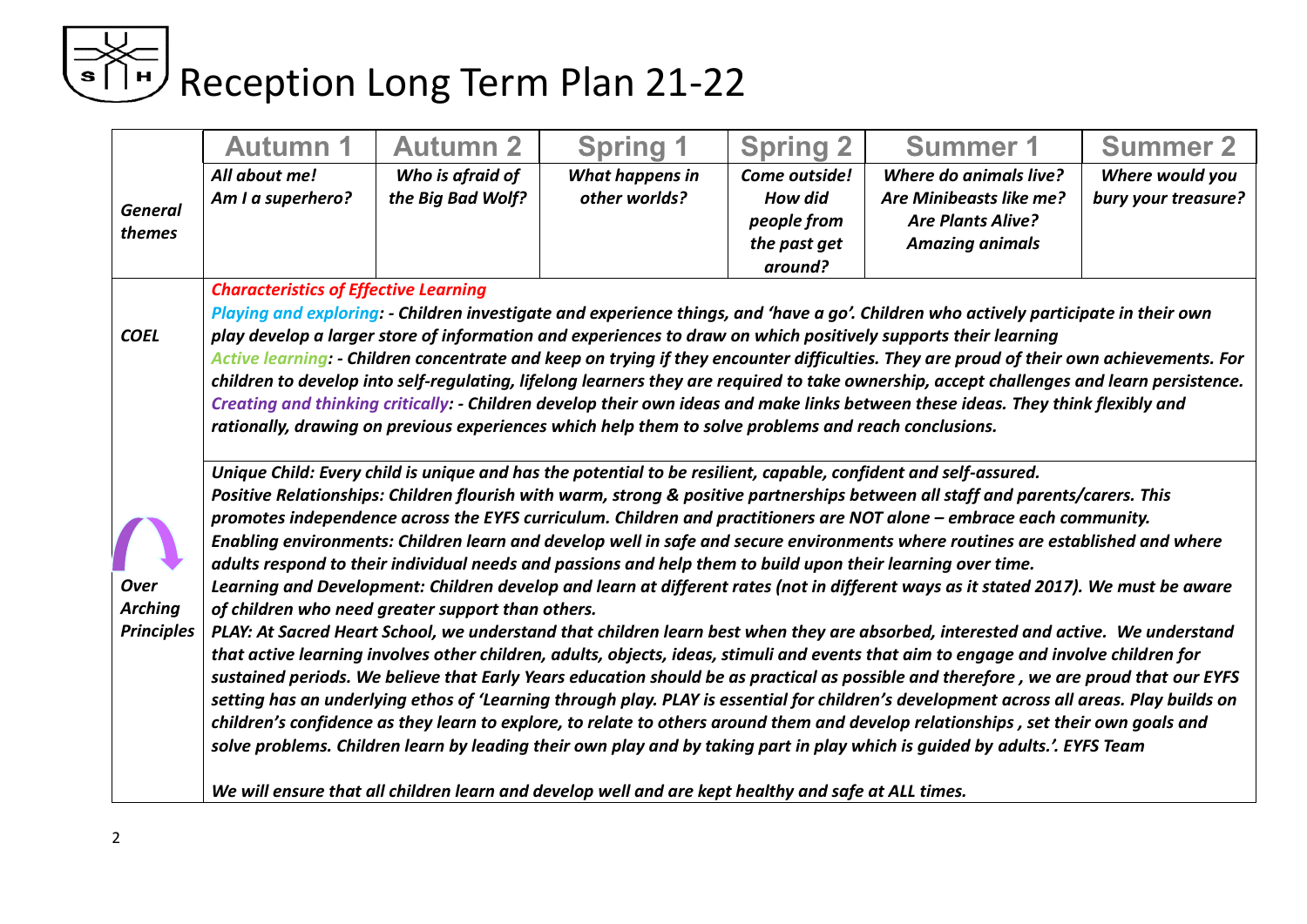|                                       | <b>Autumn</b>                       | <b>Autumn 2</b>                                                                                                                                                                                                                                                                        | <b>Spring 1</b>                         | <b>Spring 2</b>                                                    | <b>Summer</b>                                                                                                           | <b>Summer 2</b>                        |
|---------------------------------------|-------------------------------------|----------------------------------------------------------------------------------------------------------------------------------------------------------------------------------------------------------------------------------------------------------------------------------------|-----------------------------------------|--------------------------------------------------------------------|-------------------------------------------------------------------------------------------------------------------------|----------------------------------------|
|                                       |                                     |                                                                                                                                                                                                                                                                                        |                                         |                                                                    |                                                                                                                         |                                        |
| <b>General</b><br>themes              | All about me!<br>Amla<br>superhero? | Who is afraid of the Big Bad Wolf?                                                                                                                                                                                                                                                     | <b>What happens in</b><br>other worlds? | Come outside!<br>How did<br>people from<br>the past get<br>around? | Where do<br>animals live?<br><b>Are Minibeasts</b><br>like me?<br><b>Are Plants Alive?</b><br><b>Amazing</b><br>animals | Where would you bury<br>your treasure? |
| Personal,                             |                                     | Children's personal, social and emotional development (PSED) is crucial for children to lead healthy and happy lives, and is fundamental to                                                                                                                                            |                                         |                                                                    |                                                                                                                         |                                        |
| <b>Social and</b><br><b>Emotional</b> |                                     | their cognitive development. Underpinning their personal development are the important attachments that shape their social world. Strong,<br>warm and supportive relationships with adults enable children to learn how to understand their own feelings and those of others. Children |                                         |                                                                    |                                                                                                                         |                                        |
| <b>Development</b>                    |                                     | should be supported to manage emotions, develop a positive sense of self, set themselves simple goals, have confidence in their own abilities,                                                                                                                                         |                                         |                                                                    |                                                                                                                         |                                        |
|                                       |                                     | to persist and wait for what they want and direct attention as necessary. Through adult modelling and guidance, they will learn how to look                                                                                                                                            |                                         |                                                                    |                                                                                                                         |                                        |
|                                       |                                     | after their bodies, including healthy eating, and manage personal needs independently. Through supported interaction with other children,                                                                                                                                              |                                         |                                                                    |                                                                                                                         |                                        |
|                                       |                                     | they learn how to make good friendships, co-operate and resolve conflicts peaceably. These attributes will provide a secure platform from                                                                                                                                              |                                         |                                                                    |                                                                                                                         |                                        |
|                                       |                                     | which children can achieve at school and in later life.                                                                                                                                                                                                                                |                                         |                                                                    |                                                                                                                         |                                        |
| <b>Managing</b>                       | Identify and                        | Think about the perspectives of                                                                                                                                                                                                                                                        | Work towards goals                      | Follow                                                             | Be confident to                                                                                                         | Set and work towards                   |
| Self                                  | express their                       | others                                                                                                                                                                                                                                                                                 | (e.g. choose a model                    | instructions-                                                      | try new activities                                                                                                      | simple learning goals                  |
|                                       | own feelings                        |                                                                                                                                                                                                                                                                                        | to make, decide how                     | making models                                                      |                                                                                                                         | (link to own reports)                  |
| Self-                                 |                                     | Show understanding of others                                                                                                                                                                                                                                                           | to rescue small                         | etc.                                                               | Develop                                                                                                                 |                                        |
| <b>Regulation</b>                     | Understand                          | feelings (empathy)                                                                                                                                                                                                                                                                     | world characters)                       |                                                                    | independence                                                                                                            |                                        |
|                                       | healthy living                      |                                                                                                                                                                                                                                                                                        | and make steps to                       |                                                                    |                                                                                                                         |                                        |
| Link to                               | and make                            |                                                                                                                                                                                                                                                                                        | meet it.                                |                                                                    |                                                                                                                         |                                        |
| <b>Behaviour</b>                      | healthy                             |                                                                                                                                                                                                                                                                                        |                                         |                                                                    |                                                                                                                         |                                        |
| for Learning                          | choices                             |                                                                                                                                                                                                                                                                                        |                                         |                                                                    |                                                                                                                         |                                        |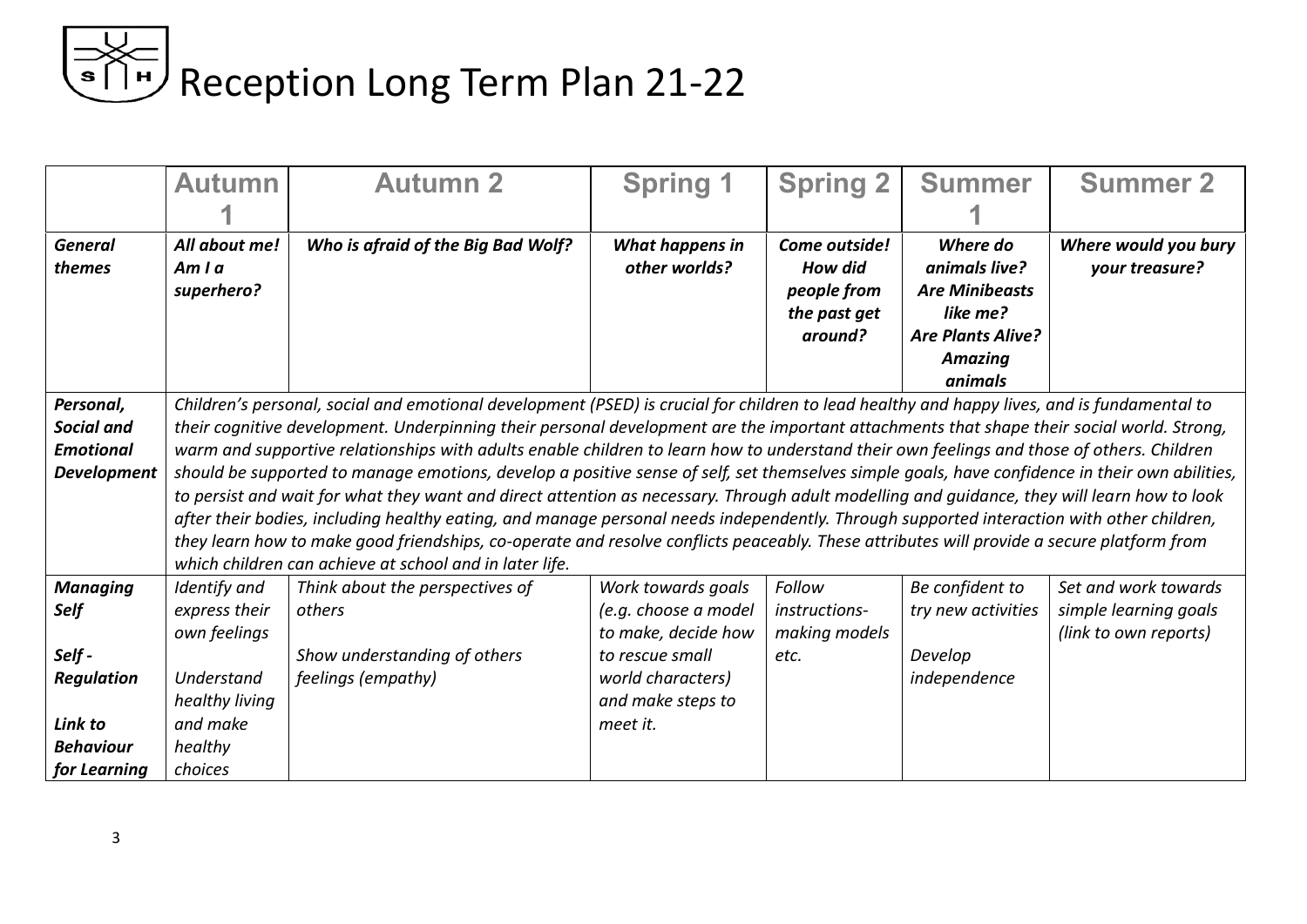*Show an understanding of their own feelings and those of others, and begin to regulate their behavior accordingly. Set and work towards simple goals, being able to wait for what they want and control their immediate impulses when appropriate. Give focused attention to what the teacher says, responding appropriately even when engaged in activity, and show an ability to follow instructions involving several ideas or actions.*

- ✓ *Controlling own feelings and behaviors*
- ✓ *Applying personalised strategies to return to a state of calm*
- ✓ *Being able to curb impulsive behaviors*
- ✓ *Being able to concentrate on a task*
- ✓ *Being able to ignore distractions*
- ✓ *Behaving in ways that are pro-social*
- ✓ *Planning*
- ✓ *Thinking before acting*
- ✓ *Delaying gratification*
- ✓ *Persisting in the face of difficulty.*

*"Self-regulatory skills can be defined as the ability of children to manage their own behavior and aspects of their learning. In the early years, efforts to develop selfregulation often seek to improve levels of self-control and reduce impulsivity. Activities typically include supporting children in articulating their plans and learning strategies and reviewing what they have done." Education Endowment Foundation.*

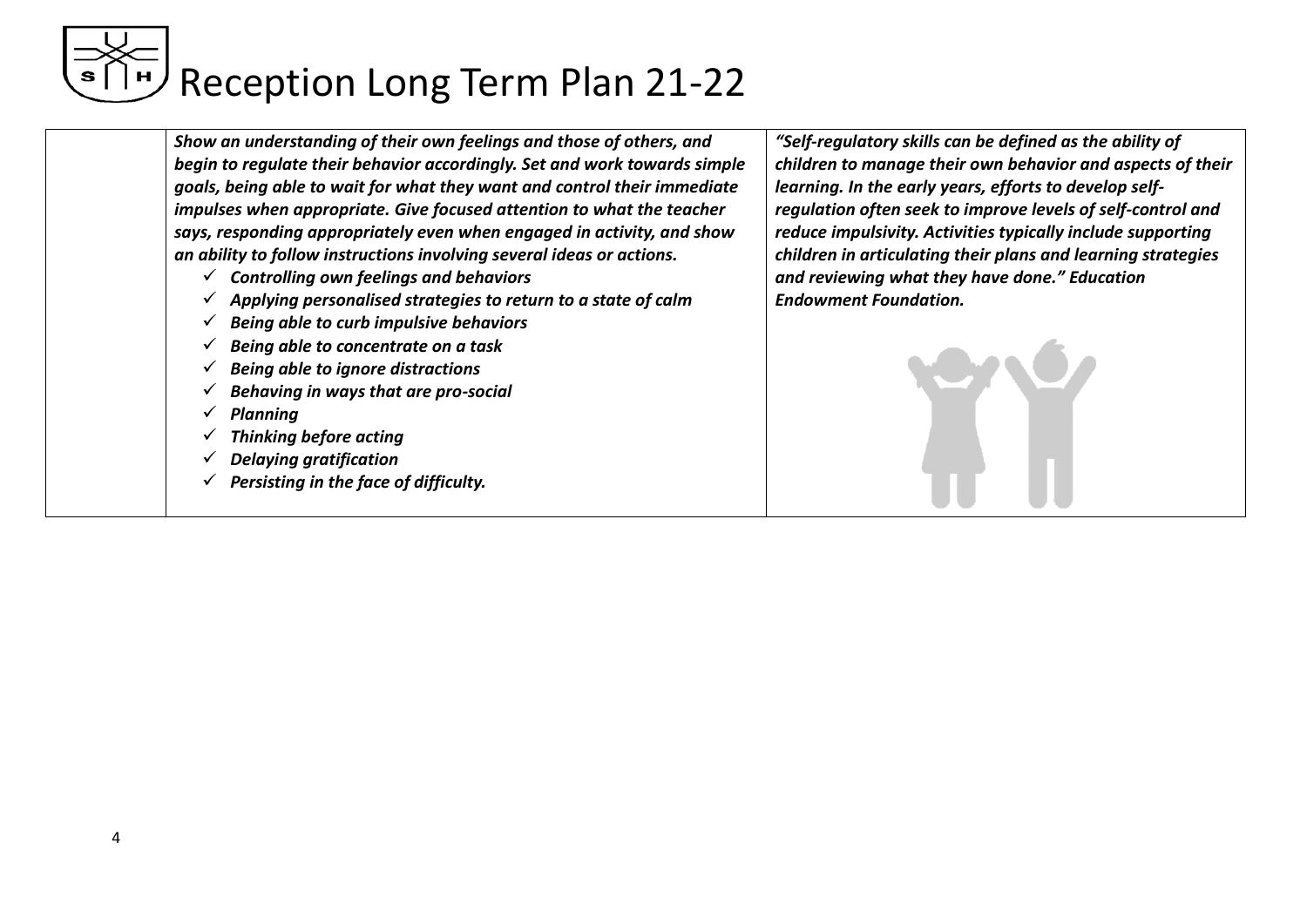| <b>PSED linked</b><br>with RE plan                                         | Autumn term:                                                                                                                                                                                                                                                                                                                                                  | <b>Spring term</b>                                                                                                                                                                                                                                                                                                                                                                        | <b>Summer term</b>                                                                                                                                                                                                                                                                                                                                                                                                                                                                                                                          |
|----------------------------------------------------------------------------|---------------------------------------------------------------------------------------------------------------------------------------------------------------------------------------------------------------------------------------------------------------------------------------------------------------------------------------------------------------|-------------------------------------------------------------------------------------------------------------------------------------------------------------------------------------------------------------------------------------------------------------------------------------------------------------------------------------------------------------------------------------------|---------------------------------------------------------------------------------------------------------------------------------------------------------------------------------------------------------------------------------------------------------------------------------------------------------------------------------------------------------------------------------------------------------------------------------------------------------------------------------------------------------------------------------------------|
| <b>Units of work</b>                                                       | <b>EYFS Module One: Created and Loved</b><br>by God explores the individual. Rooted in the<br>teaching that we are created by God out of love<br>and for love, it helps children to develop an<br>understanding of the importance of valuing<br>themselves as the basis for personal relationships:                                                           | <b>EYFS Module 2: Created to Love</b><br><b>Others</b> explores the individual's relationship with<br>others. Building on the understanding that we have<br>been created out of love and for love, this Module<br>explores how we take this calling into our family,<br>friendships and relationships, and teaches<br>strategies for developing healthy relationships and<br>keeping safe | <b>EYFS Module Three: Created to Live</b><br>in Community explores the individual's<br>relationship with the wider world. Here we<br>explore how human beings are relational by<br>nature and are called to love others in the<br>wider community through service, through<br>dialogue and through working for the Common<br>Good                                                                                                                                                                                                           |
| <u>https://www.tentenresources.co.uk/relationship-educatior</u><br>$-2022$ | Unit 1- Religious Understanding<br>introduces children to the story of creation, where<br>God created the earth, sea, stars, plants, animals<br>and humans. The five-story sessions encourage<br>children to creatively explore this topic and help<br>them to deeply know that they are created by<br>God out of love and for love.                          | The two part session in Unit 1 - Religious<br><b>Understanding</b> firstly helps children to understand<br>why the Bible is so special to Christians, and<br>secondly helps children to act out the Gospel<br>account of Jesus washing His disciples' feet,<br>showing that He loves us and is a role model for us<br>to copy in loving one another.                                      | Unit 1 - Religious Understanding introduces<br>in a very simple way the concept of the Trinity,<br>where God is three-in-one and each part loves<br>the others and loves us. Children will come to<br>understand that as we are made in the image<br>of God, we are designed to love God and love<br>one another in our wider communities too.<br>Through the story of Jesus feeding the 5000<br>with just the humble offering of a small boy,<br>children will learn that our loving actions can<br>be used by God to do incredible things |
| ew-2021<br>subscribers/whats-n                                             | In Unit 2 - Me, My Body, My Health, children<br>meet the story book characters of Freddy Teddy,<br>Mollie the Cat and Billy Bird who will reappear<br>throughout this scheme of work. Children will<br>learn about their uniqueness in real terms,<br>including celebrating differences and individual<br>gifts, talents and abilities. They will learn about | In Unit 2 - Personal Relationships teaches us<br>how to forgive ourselves and others.<br>children will expand their vocabulary by applying<br>names to different family/friend relationships,<br>consider positive/negative behaviour in<br>relationships and learn to look to Jesus as their role<br>model for a good friend. Children will learn to                                     | Unit 2 - Living in the Wider World helps<br>children to extend their understanding of<br>communities from Unit 1, as they learn about<br>the responsibilities they have to people, places<br>and the planet now and increasingly as they<br>get older.                                                                                                                                                                                                                                                                                      |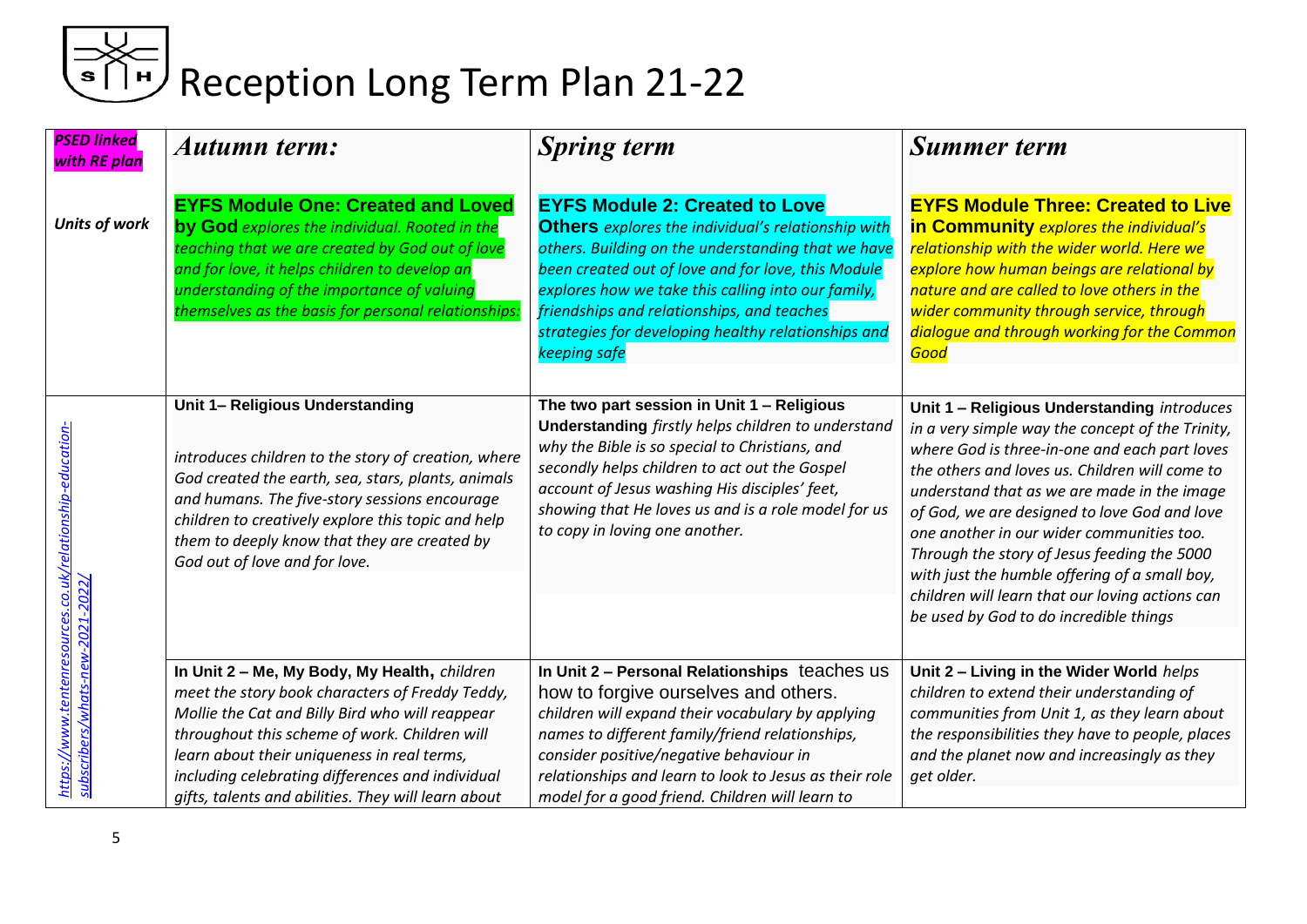| looking after and using their God-given bodies<br>and develop their vocabulary around this topic.                                                                                                                                                                                                                                                                                                                                                                                                                                  | resolve conflict and the importance of asking for<br>forgiveness: that when we hurt others, we also<br>hurt Jesus - but that Jesus                                                                                                                                                                                                                                                                                                                                                                                                                                                                                                                     |                          |
|------------------------------------------------------------------------------------------------------------------------------------------------------------------------------------------------------------------------------------------------------------------------------------------------------------------------------------------------------------------------------------------------------------------------------------------------------------------------------------------------------------------------------------|--------------------------------------------------------------------------------------------------------------------------------------------------------------------------------------------------------------------------------------------------------------------------------------------------------------------------------------------------------------------------------------------------------------------------------------------------------------------------------------------------------------------------------------------------------------------------------------------------------------------------------------------------------|--------------------------|
| Over the three sessions of Unit 3 – Emotional<br>Well-Being, children will learn about likes,<br>dislikes and self-acceptance. They will learn from<br>Freddy Teddy and his friends how to describe<br>different feelings, both good and bad. Finally<br>through a real world example, children will learn<br>that actions have consequences; that when we<br>make mistakes we should say sorry and ask for<br>forgiveness.<br>Through Mollie the Cat and Billy Bird talking<br>about their respective journeys from kitten/egg to | In Unit 3 - Keeping Safe, children learn practical<br>ways to stay safe inside and out, about bodily<br>privacy (including the NSPCC PANTS message that<br>'privates are private') and the importance of<br>talking to their 'special people' if anything troubles<br>them. Children will meet animated expert Dr Datfa,<br>who advises on medicine safety and the people<br>who help us in emergencies (a session that can be<br>linked to the 'People Who Help Us' topic in EYFS).<br>All these topics are underpinned by the religious<br>teaching that we are created and loved by God,<br>with bodies and minds that He wants us to keep<br>safe. | <b>Final assessments</b> |
| adult animals, in Unit 4 - Life Cycles children<br>will explore the natural human cycle of life,<br>focusing on what children can remember about<br>their development so far and what they know will<br>happen as they get older. This is underpinned by<br>the religious understanding that growing up is<br>part of God's plan for our lives and that we are<br>loved by Him at every life stage.                                                                                                                                |                                                                                                                                                                                                                                                                                                                                                                                                                                                                                                                                                                                                                                                        |                          |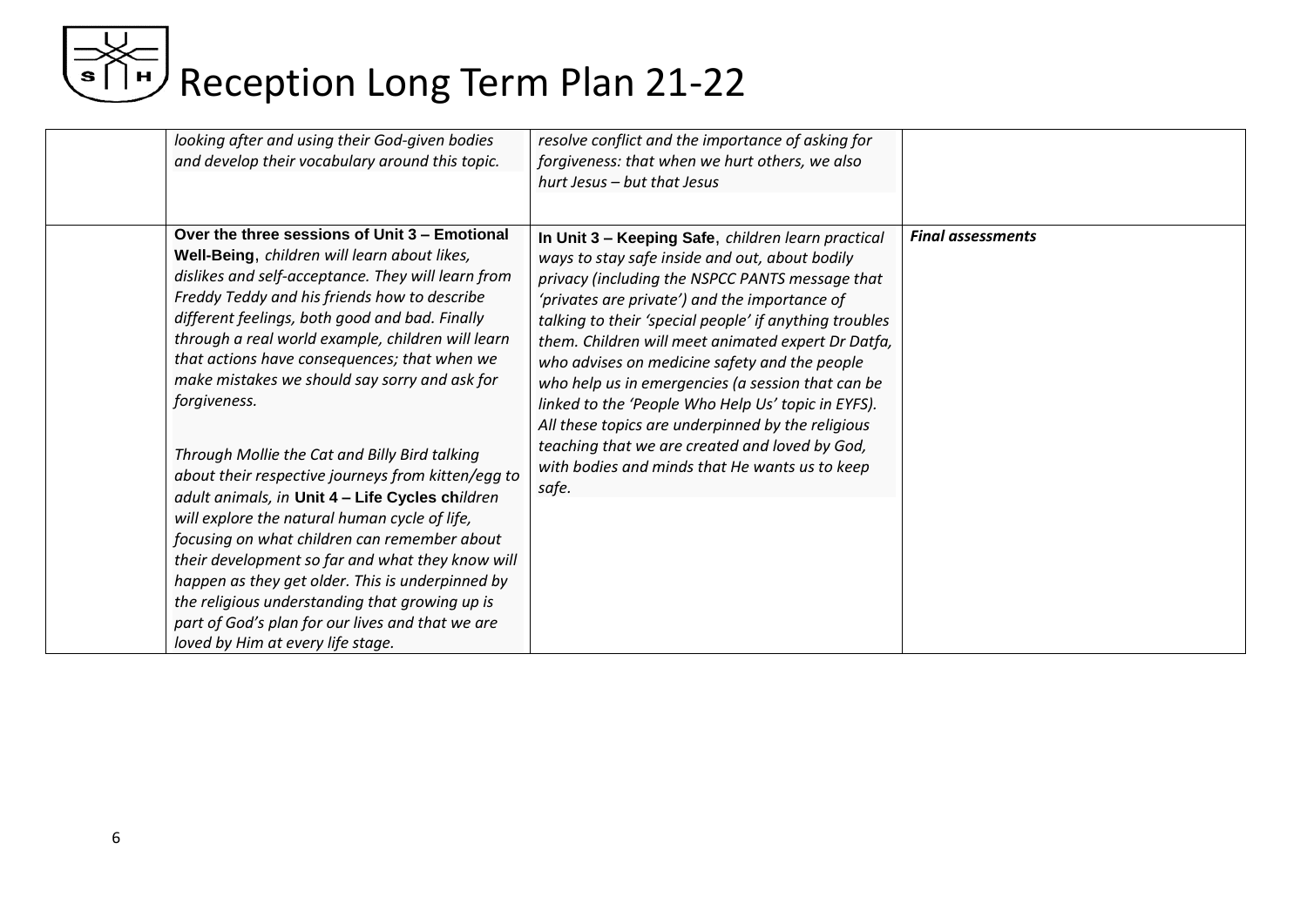| <b>Spring 1</b><br><b>Spring 2</b><br><b>General themes</b><br>Who is afraid of the<br>What happens in other<br><b>Where do animals</b><br>All about me!<br>Come outside!<br>live?<br>Am I a superhero?<br><b>Big Bad Wolf?</b><br>worlds?<br>How did people | Where would you<br>bury your        |
|--------------------------------------------------------------------------------------------------------------------------------------------------------------------------------------------------------------------------------------------------------------|-------------------------------------|
|                                                                                                                                                                                                                                                              |                                     |
|                                                                                                                                                                                                                                                              |                                     |
| <b>Are Minibeasts like</b><br>treasure?<br>from the past                                                                                                                                                                                                     |                                     |
| me?                                                                                                                                                                                                                                                          |                                     |
| get around?<br><b>Are Plants Alive?</b>                                                                                                                                                                                                                      |                                     |
| <b>Amazing animals</b>                                                                                                                                                                                                                                       |                                     |
| The development of children's spoken language underpins all seven areas of learning and development. Children's back-and-forth interactions from an early age form<br>Communication                                                                          |                                     |
| the foundations for language and cognitive development. The number and quality of the conversations they have with adults and peers throughout the day in a                                                                                                  |                                     |
| and Language<br>language-rich environment is crucial. By commenting on what children are interested in or doing, and echoing back what they say with new vocabulary added,                                                                                   |                                     |
| Talk to parents about what<br>practitioners will build children's language effectively. Reading frequently to children, and engaging them actively in stories, non-fiction, rhymes and poems, and then<br>language they speak at                             |                                     |
| providing them with extensive opportunities to use and embed new words in a range of contexts, will give children the opportunity to thrive. Through conversation,<br>home, try and learn a few                                                              |                                     |
| story-telling and role play, where children share their ideas with support and modelling from their teacher, and sensitive questioning that invites them to elaborate,<br>key words and celebrate                                                            |                                     |
| multilingualism in your<br>children become comfortable using a rich range of vocabulary and language structures.                                                                                                                                             |                                     |
| setting.<br>We understand that children will make progress at different times. There is no right time they will progress when they are ready                                                                                                                 |                                     |
| Whole EYFS Focus $-$<br>Tell me why!<br>Talk it through!<br><b>What happened?</b><br><b>Welcome to EYFS</b><br>Tell me a story!                                                                                                                              | Time to share!                      |
| Settling in activities<br>Settling in activities<br>Using language well<br>Settling in activities<br>Settling in activities<br><b>C&amp;L</b> is developed                                                                                                   | Show and tell                       |
| Ask's how and why<br>throughout the year<br><b>Making friends</b><br>Develop vocabulary<br>Describe events in<br><b>Discovering Passions</b>                                                                                                                 | Weekend news                        |
| <b>Children talking about</b><br>Re-read some books<br>through high quality<br><b>Discovering Passions</b><br>detail - time<br>questions                                                                                                                     | <b>Discovering Passions</b>         |
| experiences that are familiar<br><b>Discovering Passions</b><br>so children learn the<br>interactions, daily<br>Tell me a story - retelling<br>connectives                                                                                                   | <b>Read aloud books to</b>          |
| group discussions,<br>Retell a story with story<br>stories<br>language necessary<br>to them<br>Discovering                                                                                                                                                   | children that will                  |
| What are your passions / goals<br>to talk about what is<br>sharing circles, PSHE<br><b>Story language</b><br>language<br>Passions                                                                                                                            | extend their                        |
| times, RE, stories,<br>/ dreams?<br><b>Word hunts</b><br>Story invention - talk it!<br>Understand how to<br>happening in each                                                                                                                                | knowledge of the                    |
| This is me!<br>singing, speech and<br>istening and responding to<br>Ask questions to find out<br>listen carefully and<br>illustration and relate<br>world and illustrat                                                                                      |                                     |
| Rhyming and alliteration<br>more and to check they<br>why listening is<br>it to their own lives<br>stories<br>language                                                                                                                                       | a current topic                     |
| Following instructions<br>understand what has been<br>interventions, Pie<br><b>Familiar Print</b><br>important.                                                                                                                                              | <b>Select books</b>                 |
| <b>Corbett T4W actions,</b><br>Sharing facts about me!<br>said to them.<br>Use picture cue<br>akes part in discussion                                                                                                                                        | containing                          |
| <b>Mood Monsters Shared stories</b><br>cards to talk about<br><b>EYFS productions,</b><br><b>Jnderstand how to listen</b><br><b>Describe events in some</b>                                                                                                  | photographs and                     |
| assemblies and<br>an object: "What<br>All about me!<br>carefully and why listening is<br>detail.                                                                                                                                                             | pictures, for                       |
| <b>Model talk routines through</b><br><b>Listen to and talk about</b><br>colour is it? Where<br>weekly interventions.<br>mportant.                                                                                                                           | example, places in                  |
| the day. For example, arriving<br>stories to build familiarity<br>would you find it?<br>Daily story time<br>Use new vocabulary through<br>in school: "Good morning,<br><b>Sustained focus</b>                                                                | different weather<br>conditions and |
| and understanding.<br>the dav.<br><b>Choose books that will</b><br>how are you?"<br>when listening to a                                                                                                                                                      |                                     |
| Learn rhymes, poems and<br>develop their vocabulary.<br>songs. Hail Mary<br>stor                                                                                                                                                                             | seasons.                            |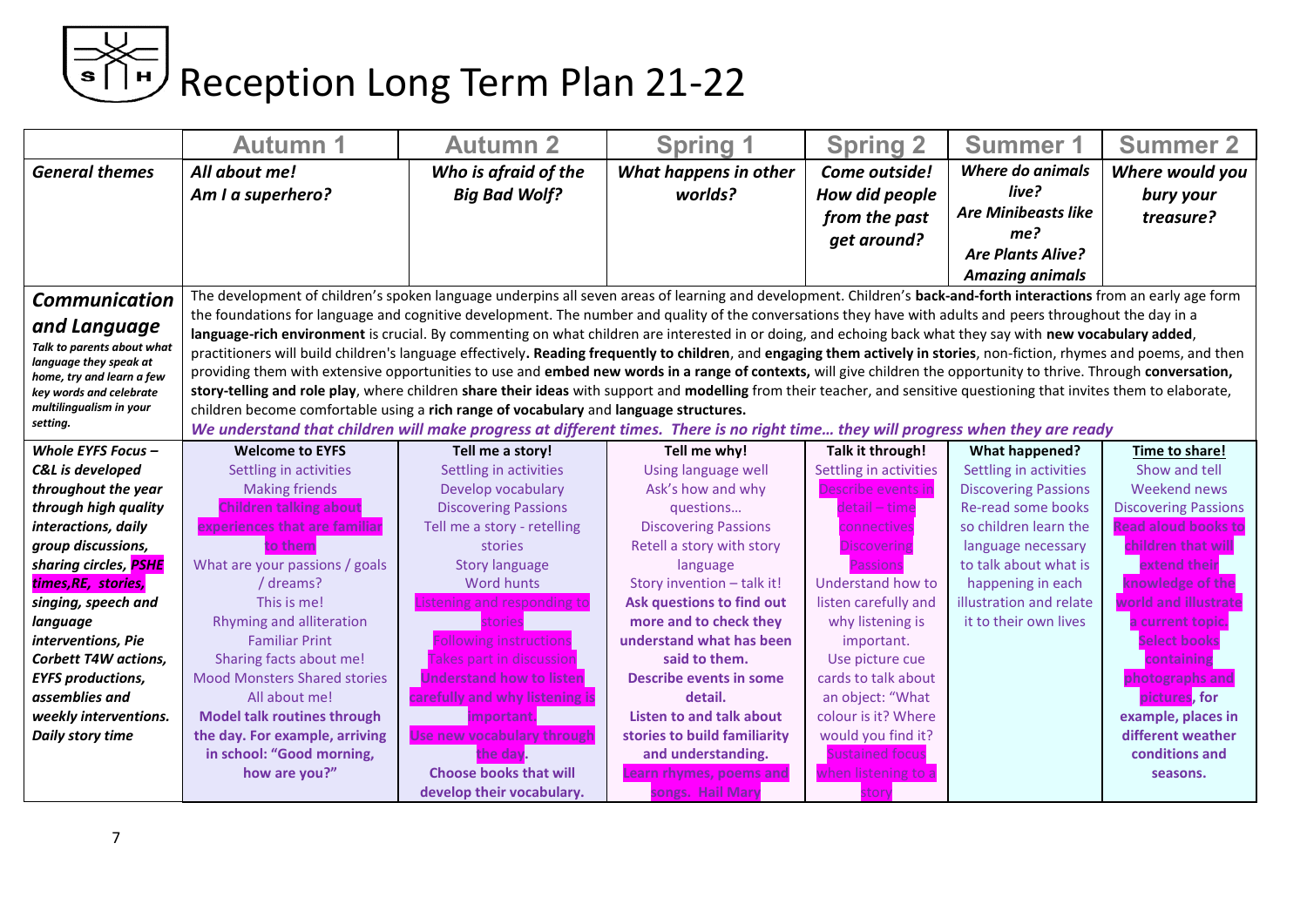|                                                 | <b>Autumn 1</b>                | <b>Autumn 2</b>                                         | <b>Spring 1</b>                              | <b>Spring 2</b>                                                                                                                                            | <b>Summer 1</b>                              | <b>Summer 2</b>                                  |
|-------------------------------------------------|--------------------------------|---------------------------------------------------------|----------------------------------------------|------------------------------------------------------------------------------------------------------------------------------------------------------------|----------------------------------------------|--------------------------------------------------|
| <b>General themes</b>                           | All about me!<br>Amla          | Who is afraid of<br>the Big Bad Wolf?                   | What happens in<br>other worlds?             | Come outside!<br>How did people from the                                                                                                                   | Where do animals<br>live?                    | Where would you<br>bury your                     |
|                                                 |                                |                                                         |                                              |                                                                                                                                                            |                                              |                                                  |
|                                                 | superhero?                     |                                                         |                                              | past get around?                                                                                                                                           | <b>Are Minibeasts</b>                        | treasure?                                        |
|                                                 |                                |                                                         |                                              |                                                                                                                                                            | like me?                                     |                                                  |
|                                                 |                                |                                                         |                                              |                                                                                                                                                            | <b>Are Plants Alive?</b>                     |                                                  |
|                                                 |                                |                                                         |                                              |                                                                                                                                                            | <b>Amazing animals</b>                       |                                                  |
| <b>Physical development</b>                     |                                |                                                         |                                              | Physical activity is vital in children's all-round development, enabling them to pursue happy, healthy and active lives. Gross and fine motor              |                                              |                                                  |
|                                                 |                                |                                                         |                                              | experiences develop incrementally throughout early childhood, starting with sensory explorations and the development of a child's strength, co-            |                                              |                                                  |
|                                                 |                                |                                                         |                                              | ordination and positional awareness through tummy time, crawling and play movement with both objects and adults. By creating games and                     |                                              |                                                  |
|                                                 |                                |                                                         |                                              | providing opportunities for play both indoors and outdoors, adults can support children to develop their core strength, stability, balance, spatial        |                                              |                                                  |
|                                                 |                                |                                                         |                                              | awareness, co-ordination and agility. Gross motor skills provide the foundation for developing healthy bodies and social and emotional well-being.         |                                              |                                                  |
|                                                 |                                |                                                         |                                              | Fine motor control and precision helps with hand-eye co-ordination, which is later linked to early literacy. Repeated and varied opportunities to          |                                              |                                                  |
|                                                 |                                |                                                         |                                              | explore and play with small world activities, puzzles, arts and crafts and the practice of using small tools, with feedback and support from adults, allow |                                              |                                                  |
|                                                 |                                | children to develop proficiency, control and confidence |                                              |                                                                                                                                                            |                                              |                                                  |
|                                                 | Threading, cutting,            | Threading, cutting,                                     | Threading, cutting,                          | Threading, cutting, weaving,                                                                                                                               | Threading, cutting,                          | Threading, cutting,                              |
| Fine motor                                      | weaving, playdough,            | weaving, playdough, Fine                                | weaving, playdough, Fine                     | playdough, Fine Motor activities.                                                                                                                          | weaving, playdough,                          | weaving, playdough,                              |
|                                                 | <b>Fine Motor activities.</b>  | <b>Motor activities.</b>                                | <b>Motor activities.</b>                     | Hold pencil effectively with                                                                                                                               | <b>Fine Motor activities.</b>                | <b>Fine Motor activities.</b>                    |
| Continuously check the<br>process of children's | <b>Manipulate objects</b>      | Develop muscle tone to                                  | <b>Begin to form letters</b>                 | comfortable grip Forms                                                                                                                                     | Develop pencil grip and                      | Form letters correctly                           |
| handwriting (pencil grip and                    | with good fine motor           | put pencil pressure on                                  | correctly Handle tools,                      | recognisable letters most correctly                                                                                                                        | letter formation                             | Copy a square                                    |
| letter formation, including                     | skills                         | paper Use tools to effect                               | objects, construction and                    | formed                                                                                                                                                     | continually                                  | Begin to draw diagonal                           |
| directionality). Provide extra                  | <b>Draw lines and circles</b>  | changes to materials                                    | malleable materials with                     |                                                                                                                                                            | Use one hand                                 | lines, like in a triangle /                      |
| help and guidance when                          | using gross motor              | Show preference for                                     | increasing control                           |                                                                                                                                                            | consistently for fine                        | Start to colour inside                           |
| needed.                                         | movements<br>Hold pencil/paint | dominant hand<br>Engage children in                     | <b>Encourage children to</b><br>draw freely. |                                                                                                                                                            | motor tasks                                  | the lines of a picture<br>Start to draw pictures |
| <b>Daily opportunities</b>                      | brush beyond whole             | structured activities:                                  | Holding Small Items /                        |                                                                                                                                                            | Cut along a straight line<br>with scissors / | that are recognisable /                          |
| for Fine Motor                                  | hand grasp                     | guide them in what to                                   | Button Clothing /                            |                                                                                                                                                            | Start to cut along a                         | Build things with                                |
| <b>Activities</b>                               | <b>Pencil Grip</b>             | draw, write or copy.                                    | Cutting with Scissors                        |                                                                                                                                                            | curved line, like a circle /                 | smaller linking blocks,                          |
| See this link for ideas                         |                                | <b>Teach and model correct</b>                          |                                              |                                                                                                                                                            | Draw a cross                                 | such as Duplo or Lego                            |
|                                                 |                                | letter formation.                                       |                                              |                                                                                                                                                            |                                              |                                                  |
| https://highlandliteracy.com/emerging-          | <b>Cooperation games</b>       | <b>Ball skills-throwing and</b>                         | Ball skills-aiming,                          | Balance-children moving with                                                                                                                               | <b>Obstacle activities</b>                   | Races / team games                               |
| literacy-pencil-control-skills/                 | i.e. parachute games.          | catching.                                               | dribbling, pushing,                          | confidence                                                                                                                                                 |                                              | involving gross motor                            |
|                                                 |                                |                                                         |                                              | dance related activities                                                                                                                                   |                                              | movements                                        |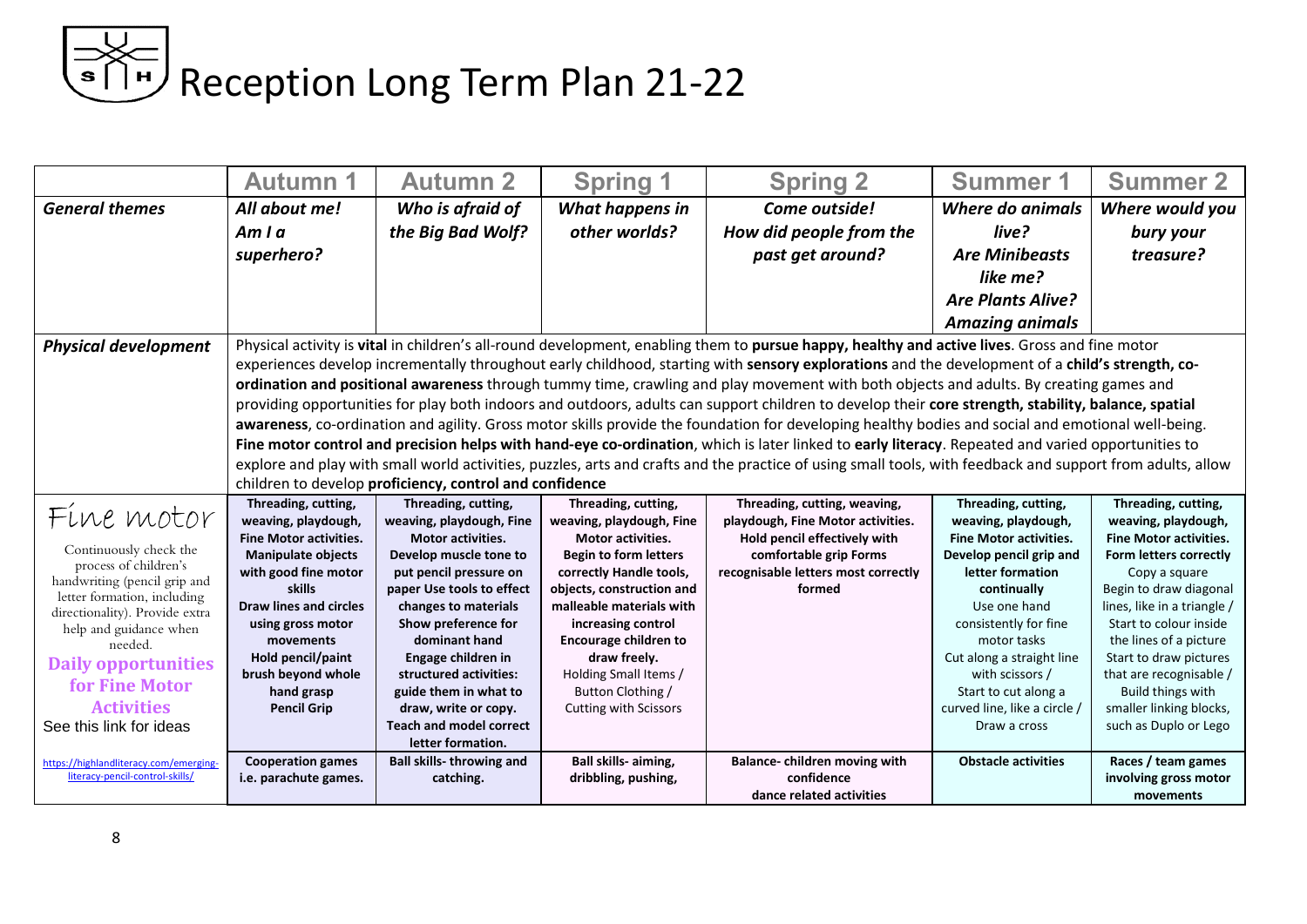|       | Climbing - outdoor            | Crates play-climbing.       | throwing & catching,          | Provide opportunities for children    | children moving over,        | dance related activities     |
|-------|-------------------------------|-----------------------------|-------------------------------|---------------------------------------|------------------------------|------------------------------|
| Gross | equipment                     | Skipping ropes in outside   | patting, or kicking           | to, spin, rock, tilt, fall, slide and | under, through and           | Allow less competent         |
|       | Different ways of             | area                        | <b>Ensure that spaces are</b> | bounce.                               | around equipment             | and confident children       |
| motor | moving to be explored         | dance related activities    | accessible to children        | Use picture books and other           | <b>Encourage children to</b> | to spend time initially      |
|       | with children                 | Provide a range of          | with varying confidence       | resources to explain the              | be highly active and get     | observing and                |
| PE    | <b>Changing for PE</b> / Help | wheeled resources for       | levels, skills and needs.     | importance of the different aspects   | out of breath several        | listening, without           |
|       | individual children to        | children to balance, sit or | Provide a wide range of       | of a healthy lifestyle.               | times every day.             | feeling pressured to         |
|       | develop good                  | ride on, or pull and push.  | activities to support a       |                                       | <b>Provide opportunities</b> | join in.                     |
|       | personal hygiene.             | Two-wheeled balance         | broad range of abilities.     |                                       | for children to, spin,       | <b>Gymnastics ./ Balance</b> |
|       | Acknowledge and               | bikes and pedal bikes       | Dance / moving to music       |                                       | rock, tilt, fall, slide and  |                              |
|       | praise their efforts.         | without stabilisers,        | Gymnastics ./ Balance         |                                       | bounce.                      |                              |
|       | Provide regular               | skateboards,                |                               |                                       | Dance / moving to            |                              |
|       | reminders about               | wheelbarrows, prams         |                               |                                       | music                        |                              |
|       | thorough                      | and carts are all good      |                               |                                       |                              |                              |
|       | handwashing and               | options                     |                               |                                       |                              |                              |
|       | toileting.                    |                             |                               |                                       |                              |                              |

#### **From Development Matters 20':**

*Revise and refine the fundamental movement skills they have already acquired: - rolling - crawling - walking - jumping - running - hopping skipping – climbing*

*Progress towards a more fluent style of moving, with developing control and grace.*

*Develop the overall body strength, co-ordination, balance and agility needed to engage successfully with future physical education sessions and other physical disciplines including dance, gymnastics and other sports.*

*Develop their small motor skills so that they can use a range of tools competently, safely and confidently. Suggested tools: pencils for drawing and writing, paintbrushes, scissors, knives, forks and spoons.* 

*Use their core muscle strength to achieve a good posture when sitting at a table or sitting on the floor.*

*Confidently and safely use a range of large and small apparatus indoors and outside, alone and in a group. Develop overall body-strength, balance, co-ordination and agility.*

*Further develop and refine a range of ball skills including: throwing, catching, kicking, passing, batting, and aiming. Develop confidence, competence, precision and accuracy when engaging in activities that involve a ball.*

*All these ideas will be revisited each term. Children need time to practice and consolidate. Repetition is a good thing.*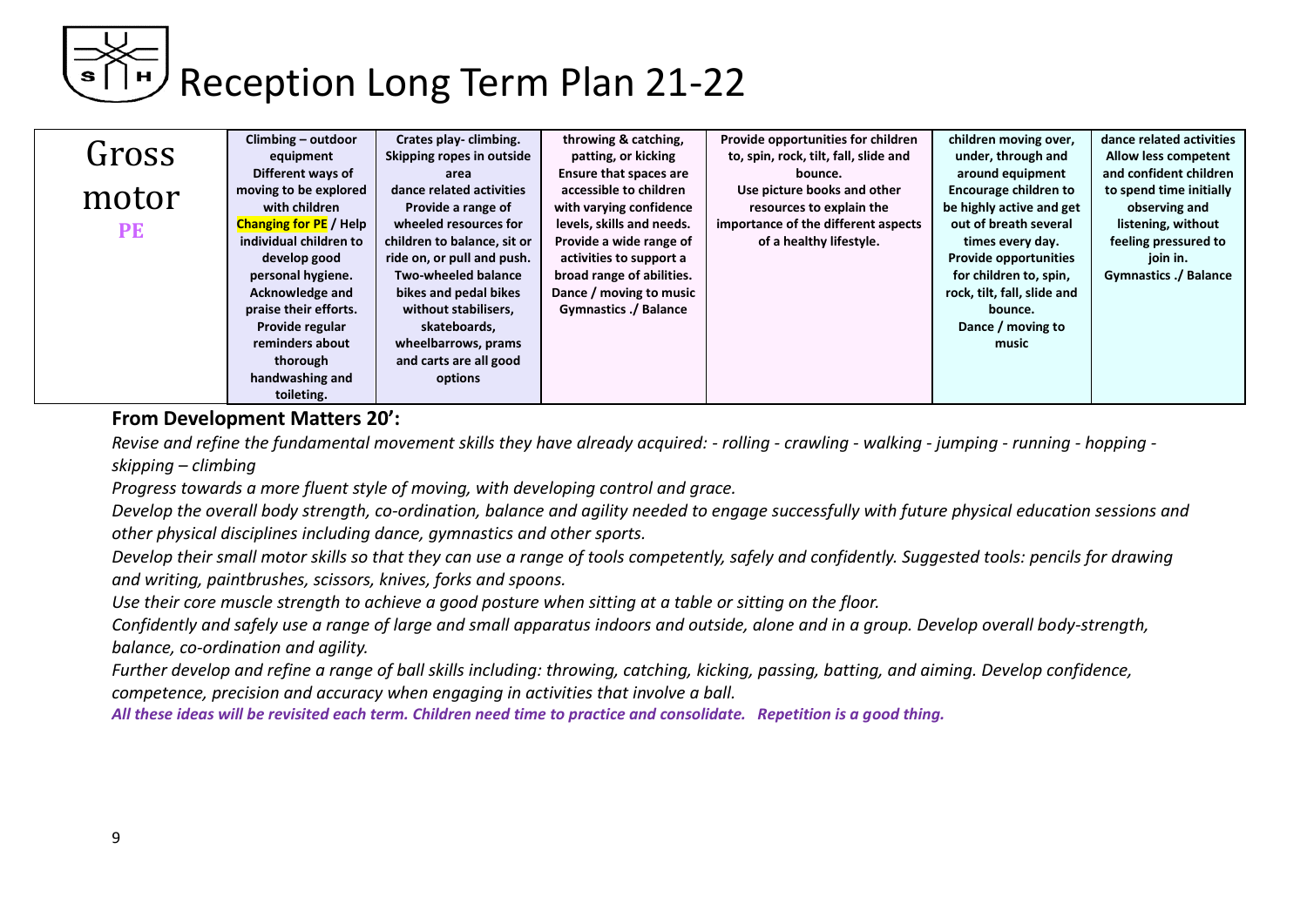### ⇒<< |<br>■ Reception Long Term Plan 21-22

|                                                                                                                                                                                                                                                                                                | <b>Autumn 1</b>                                                                                                                                                                                                                                                                                                                                                                                                                                                                                                                                                                    | <b>Autumn 2</b>                                                                                                                                                                                                                                                                                                                                                                                                                                                                                       | <b>Spring 1</b>                                                                                                                                                                                                                                                                                                                                                                                                                           | <b>Spring 2</b>                                                                                                                                                                                                                                                                                                                                                                                                | <b>Summer 1</b>                                                                                                                                                                                                                                                                                                                                                                             | <b>Summer 2</b>                                                                                                                                                                                                                                                                                                                                                                                                                                                                                                         |
|------------------------------------------------------------------------------------------------------------------------------------------------------------------------------------------------------------------------------------------------------------------------------------------------|------------------------------------------------------------------------------------------------------------------------------------------------------------------------------------------------------------------------------------------------------------------------------------------------------------------------------------------------------------------------------------------------------------------------------------------------------------------------------------------------------------------------------------------------------------------------------------|-------------------------------------------------------------------------------------------------------------------------------------------------------------------------------------------------------------------------------------------------------------------------------------------------------------------------------------------------------------------------------------------------------------------------------------------------------------------------------------------------------|-------------------------------------------------------------------------------------------------------------------------------------------------------------------------------------------------------------------------------------------------------------------------------------------------------------------------------------------------------------------------------------------------------------------------------------------|----------------------------------------------------------------------------------------------------------------------------------------------------------------------------------------------------------------------------------------------------------------------------------------------------------------------------------------------------------------------------------------------------------------|---------------------------------------------------------------------------------------------------------------------------------------------------------------------------------------------------------------------------------------------------------------------------------------------------------------------------------------------------------------------------------------------|-------------------------------------------------------------------------------------------------------------------------------------------------------------------------------------------------------------------------------------------------------------------------------------------------------------------------------------------------------------------------------------------------------------------------------------------------------------------------------------------------------------------------|
| <b>General themes</b>                                                                                                                                                                                                                                                                          | All about me!<br>Am I a superhero?                                                                                                                                                                                                                                                                                                                                                                                                                                                                                                                                                 | Who is afraid of<br>the Big Bad Wolf?                                                                                                                                                                                                                                                                                                                                                                                                                                                                 | <b>What happens</b><br>in other worlds?                                                                                                                                                                                                                                                                                                                                                                                                   | Come outside!<br>How did people<br>from the past get<br>around?                                                                                                                                                                                                                                                                                                                                                | Where do<br>animals live?<br><b>Are Minibeasts</b><br>like me?<br><b>Are Plants Alive?</b><br><b>Amazing animals</b>                                                                                                                                                                                                                                                                        | Where would you bury<br>your treasure?                                                                                                                                                                                                                                                                                                                                                                                                                                                                                  |
| Literacy<br>Comprehension<br>- Developing a<br>passion for                                                                                                                                                                                                                                     | Joining in with rhymes                                                                                                                                                                                                                                                                                                                                                                                                                                                                                                                                                             | Retell stories related to                                                                                                                                                                                                                                                                                                                                                                                                                                                                             | <b>Making up stories</b>                                                                                                                                                                                                                                                                                                                                                                                                                  | speedy working out of the pronunciation of unfamiliar printed words (decoding) and the speedy recognition of familiar printed words. Writing involves<br>transcription (spelling and handwriting) and composition (articulating ideas and structuring them in speech, before writing)<br><b>Information leaflets about</b>                                                                                     | <b>Stories from other</b>                                                                                                                                                                                                                                                                                                                                                                   | It is crucial for children to develop a life-long love of reading. Reading consists of two dimensions: language comprehension and word reading. Language<br>comprehension (necessary for both reading and writing) starts from birth. It only develops when adults talk with children about the world around them and<br>the books (stories and non-fiction) they read with them, and enjoy rhymes, poems and songs together. Skilled word reading, taught later, involves both the<br>Can draw pictures of characters/ |
| reading<br>Children will visit the library<br>weekly<br>Word<br>Reading<br>Children will be reading at<br>least twice a week.<br>We will focus on application<br>of phonics skills and reading<br>comprehension. Children will<br>read decodable<br>books/matching their<br>phonics knowledge. | and showing an interest<br>in stories with repeated<br>refrains. Environment<br>print. Having a favourite<br>story/rhyme.<br>Understand the five key<br>concepts about print:<br>- print has meaning<br>- print can have different<br>purposes<br>- we read English text<br>from left to right and<br>from top to bottom<br>- the names of the<br>different parts of a book<br><b>Sequencing familiar</b><br>stories through the use<br>of pictures to tell the<br>story.<br><b>Recognising initial</b><br>sounds. Name writing<br>activities. Engage in<br>extended conversations | events through<br>acting/role play.<br>Christmas letters/lists.<br><b>Retelling stories using</b><br>images / apps.<br><b>Pie Corbett Actions to</b><br>retell the story - Story<br>Maps. Retelling of<br>stories.<br><b>Editing of story maps</b><br>and orally retelling new<br>stories. Non-Fiction<br><b>Focus Retelling of</b><br>stories.<br>Sequence story - use<br>vocabulary of beginning,<br>middle and end.<br>Blend sounds into words,<br>so that they can read<br>short words made up of | with themselves as<br>the main character -<br><b>Using Tales Toolkit</b><br>strategy. Encourage<br>children to record<br>stories through<br>picture<br>drawing/mark<br>making.<br><b>Read simple phrases</b><br>and sentences made<br>up of words with<br>known letter-sound<br>correspondences<br>and, where<br>necessary, a few<br>exception words.<br>Read a few common<br>exception words<br>matched to RWI.<br><b>Make the books</b> | animals in the<br>garden/plants and<br>growing.<br>Re-read books to build up<br>their confidence in word<br>reading, their fluency and<br>their understanding and<br>enjoyment. World Book<br>Day<br><b>Timeline of how plants</b><br>grow.<br><b>Uses vocabulary and forms</b><br>of speech that are<br>increasingly influenced by<br>their experiences of books.<br>They develop their own<br>narratives and | cultures and traditions<br>Retell a story with<br>actions and / or picture<br>prompts as part of a<br>group - Use story<br>language when acting<br>out a narrative.<br>Rhyming words.<br><b>Parents reading stories</b><br>Can explain the main<br>events of a story - Can<br>draw pictures of<br>characters/event/<br>setting in a story. May<br>include labels,<br>sentences or captions. | event / setting in a story<br>Listen to stories, accurately<br>anticipating key events &<br>respond to what they hear with<br>relevant comments, questions<br>and reactions.<br><b>Make predictions</b><br>Beginning to understand that a<br>non-fiction is a non-story- it<br>gives information instead.<br>Fiction means story. - Can point<br>to front cover, back cover, spine,<br>blurb, illustration, illustrator,<br>author and title.<br>Sort books into categories.                                            |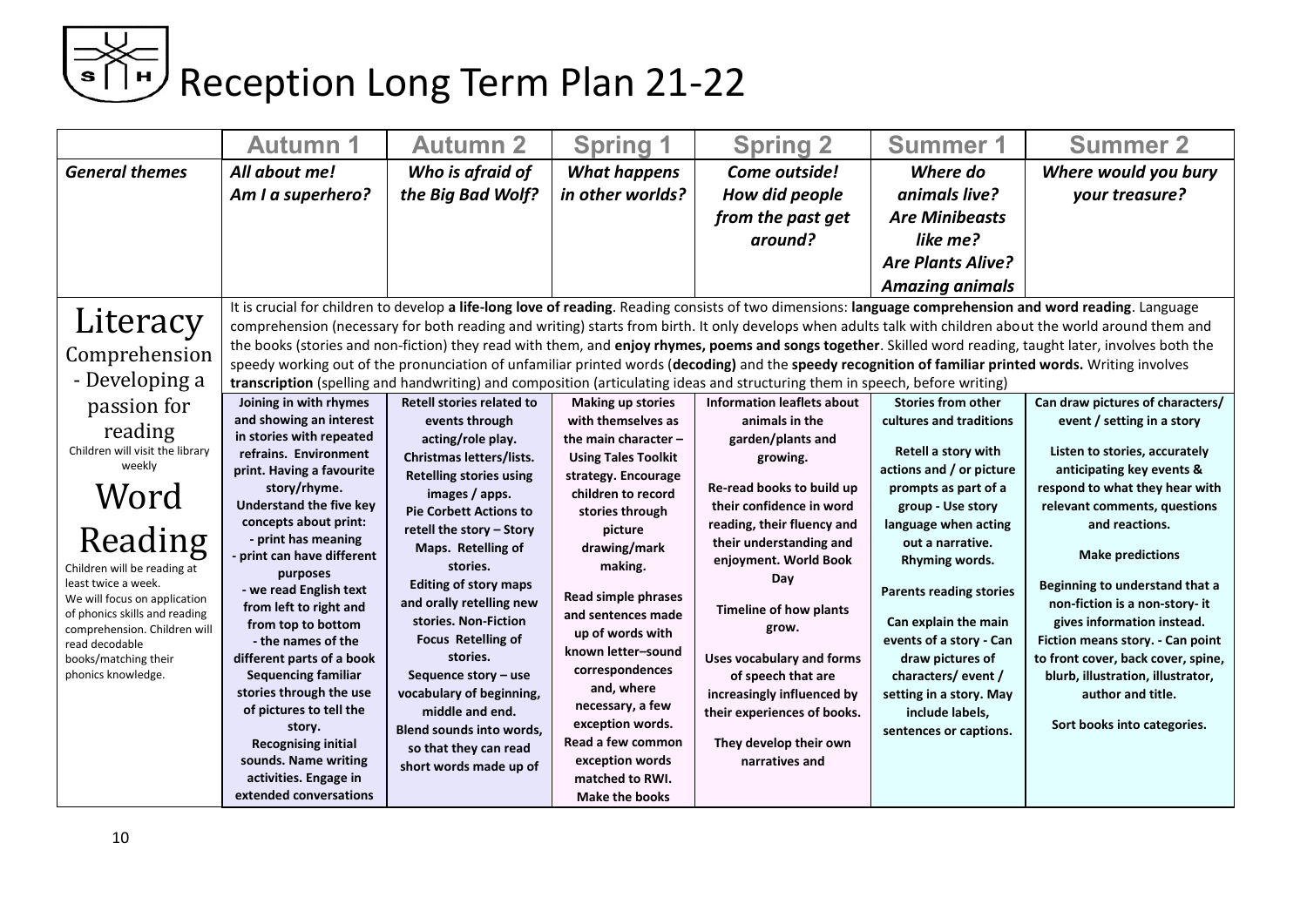| about stories, learning<br>new vocabulary.<br><b>Phonic Sounds:</b><br><b>Storytime phonics</b>                                                                                                                                                                                                                                                                                                 | known letter-sound<br>correspondences.<br><b>Enjoys an increasing</b><br>range of books<br><b>Phonic Sounds:</b><br>Storytime phonics phase                                                                                                                                                                     | available for children<br>to share at school<br>and at home. Avoid<br>asking children to<br>read books at home<br>they cannot yet read<br><b>Phonic Sounds:</b><br><b>Storytime phonics</b>                                                                                                                                                                                                                                                     | explanations by connecting<br>ideas or events<br><b>Phonic Sounds:</b><br>Storytime phonics phase 3                                                                                                                                                                                                                                                                                                                           | <b>Phonic Sounds:</b><br><b>Storytime phonics</b>                                                                                                                                                                                                                                                                                                                            | <b>Phonic Sounds: Storytime</b><br>phonics 4                                                                                                                                                                                  |
|-------------------------------------------------------------------------------------------------------------------------------------------------------------------------------------------------------------------------------------------------------------------------------------------------------------------------------------------------------------------------------------------------|-----------------------------------------------------------------------------------------------------------------------------------------------------------------------------------------------------------------------------------------------------------------------------------------------------------------|-------------------------------------------------------------------------------------------------------------------------------------------------------------------------------------------------------------------------------------------------------------------------------------------------------------------------------------------------------------------------------------------------------------------------------------------------|-------------------------------------------------------------------------------------------------------------------------------------------------------------------------------------------------------------------------------------------------------------------------------------------------------------------------------------------------------------------------------------------------------------------------------|------------------------------------------------------------------------------------------------------------------------------------------------------------------------------------------------------------------------------------------------------------------------------------------------------------------------------------------------------------------------------|-------------------------------------------------------------------------------------------------------------------------------------------------------------------------------------------------------------------------------|
| Phase 1 and 2.<br>Set 1 whole class<br>Reading: Initial sounds,<br>oral blending, CVC<br>sounds, reciting know<br>stories, listening to<br>stories with attention<br>and recall.<br>Help children to read the<br>sounds speedily. This will<br>make sound-blending<br>easier<br>Listen to children read<br>aloud, ensuring books<br>are consistent with their<br>developing phonic<br>knowledge | 2<br><b>Assessments</b><br><b>Differentiated groups</b><br><b>Reading: Blending CVC</b><br>sounds, rhyming,<br>alliteration, knows that<br>print is read from left to<br>right. Spotting diagraphs<br>in words.<br>Show children how to<br>touch each finger as they<br>say each sound<br>Introduce TTW and HFW | phase 3<br><b>Differentiated groups</b><br><b>Reading: Rhyming</b><br>strings, common<br>theme in traditional<br>tales, identifying<br>characters and<br>settings.<br>Help children to<br>become familiar with<br>letter groups, such as<br>'th', 'sh', 'ch', 'ee' 'or'<br>'igh'.<br>Provide<br>opportunities for<br>children to read<br>words containing<br>familiar letter<br>groups: 'that', 'shop',<br>'chin', 'feet', 'storm',<br>'night'. | <b>Assessments</b><br><b>Differentiated groups</b><br>Reading: Story structure-<br>beginning, middle, end.<br>Innovating and retelling<br>stories to an audience,<br>non-fiction books.<br>Listen to children read<br>some longer words made<br>up of letter-sound<br>correspondences they<br>know: 'rabbit', 'himself',<br>'jumping'.<br>Children should not be<br>required to use other<br>strategies to work out<br>words. | phase 4<br><b>Differentiated groups:</b><br><b>Reading: Non-fiction</b><br>texts, Internal<br>blending, Naming<br>letters of the alphabet.<br><b>Distinguishing capital</b><br>letters and lower case<br>letters.<br>Note correspondences<br>between letters and<br>sounds that are<br>unusual or that they<br>have not yet been<br>taught, such as 'do',<br>'said', 'were'. | <b>Differentiated groups</b><br><b>Reading: Reading simple</b><br>sentences with fluency. Reading<br><b>CVCC and CCVC words</b><br>confidently.<br><b>End of term assessments</b><br><b>Transition work with Year 1 staff</b> |

*We will provide experiences which build on children's existing knowledge and understanding in order to challenge, stimulate and extend their learning and development*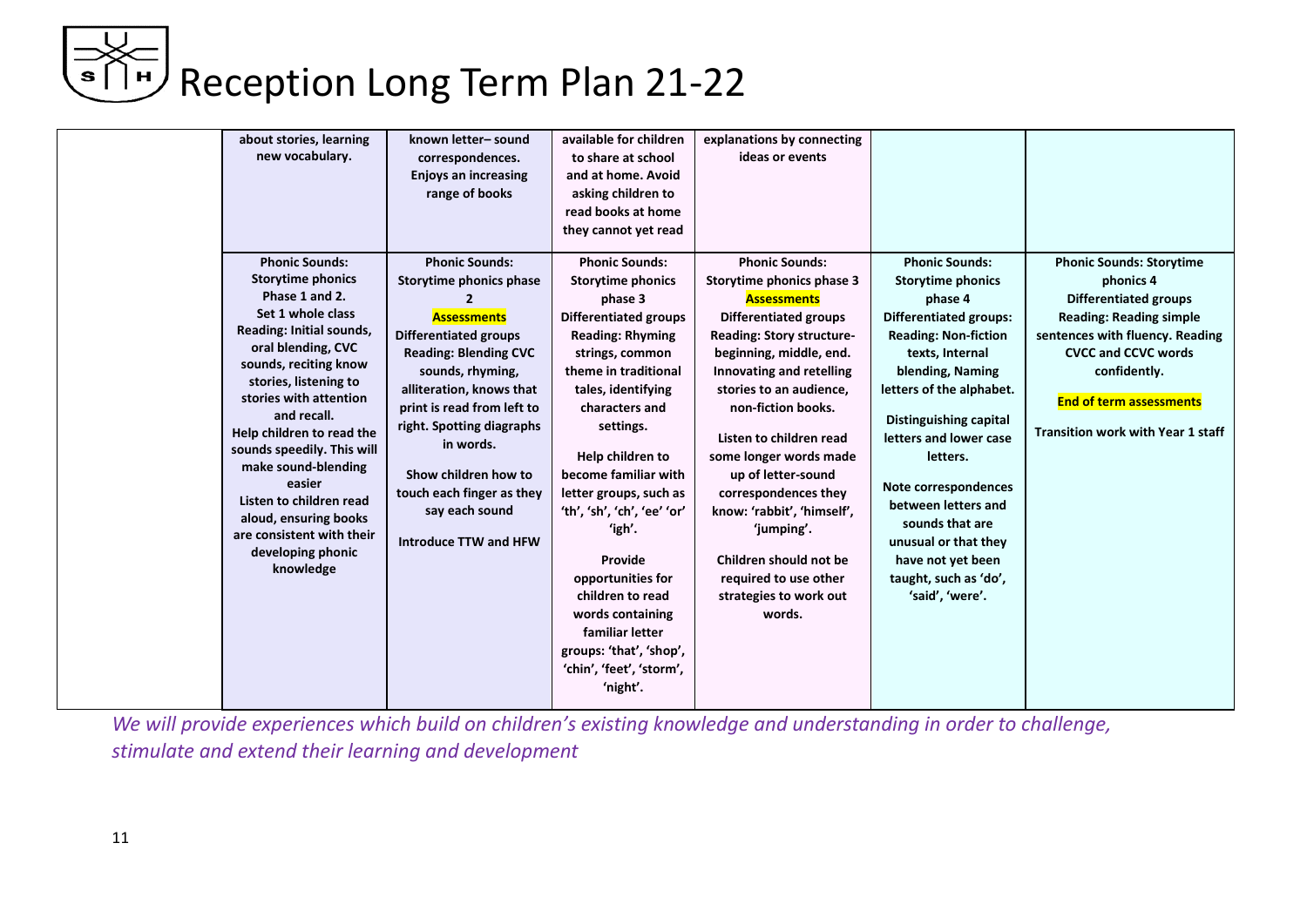| <b>General themes</b><br>All about me!<br>Who is afraid of<br>What happens in<br>Come outside!<br>Where do<br>other worlds?<br>Am I a superhero?<br>the Big Bad Wolf?<br>How did people from<br>animals live?<br>the past get around?<br><b>Are Minibeasts</b><br>like me?<br><b>Are Plants Alive?</b><br><b>Amazing animals</b><br>Texts may change throughout the year according to children's interests<br>Writing<br>Literacy spine<br><b>Texts as a Stimulus:</b><br><b>Texts as a Stimulus:</b><br><b>Texts as a Stimulus:</b><br>Texts as a<br>Texts as a<br><b>Elmer by David McKee</b><br>The three little pigs<br><b>The Very Hungry</b><br><b>Stimulus:</b><br><b>Stimulus:</b><br>TFW used as stimulus<br>adjectives<br><b>Caterpillar</b><br>The little penguin<br>Where do I live?<br><b>Handa's Surprise</b><br>across the year<br>Little Red Hen by Byron<br>(Journey story)<br><b>Maps</b><br><b>Barton - instructions</b><br>Here we are<br>Jack and the beanstalk<br>We're going on a<br><b>Retell the story in</b><br>bear hunt<br>Only ask children to write<br><b>Owl Babies (Tale</b><br>The Three Billy Goats Gruff<br><b>Goldilocks and the</b><br>sentences when they<br>(Usborne first stories) by<br>of Fear)<br>have sufficient knowledge<br>The enormous turnip<br>the journey<br><b>Three Bears</b><br>The teddy bear's<br>of letter-sound<br><b>Heather Amery</b><br>by Alexei Tolstoy - oral<br>picnic<br>correspondences.<br>rehearsal<br>What the ladybird<br>Supertato<br><b>Big Blue Whale</b><br><b>Non-fiction: Minibeasts</b><br>Create a dinosaur<br>heard<br><b>Autumn Poetry</b><br>book<br>Farm animals- non-<br>whales<br>The jolly postman<br>I dreamt I was a<br>fiction<br>dinosaur | <b>Autumn 1</b> | <b>Autumn 2</b> | <b>Spring 1</b> | <b>Spring 2</b> | <b>Summer 1</b> | <b>Summer 2</b>                                                                                                                                          |
|-------------------------------------------------------------------------------------------------------------------------------------------------------------------------------------------------------------------------------------------------------------------------------------------------------------------------------------------------------------------------------------------------------------------------------------------------------------------------------------------------------------------------------------------------------------------------------------------------------------------------------------------------------------------------------------------------------------------------------------------------------------------------------------------------------------------------------------------------------------------------------------------------------------------------------------------------------------------------------------------------------------------------------------------------------------------------------------------------------------------------------------------------------------------------------------------------------------------------------------------------------------------------------------------------------------------------------------------------------------------------------------------------------------------------------------------------------------------------------------------------------------------------------------------------------------------------------------------------------------------------------------------------------------------------------------------------------------------------------------|-----------------|-----------------|-----------------|-----------------|-----------------|----------------------------------------------------------------------------------------------------------------------------------------------------------|
|                                                                                                                                                                                                                                                                                                                                                                                                                                                                                                                                                                                                                                                                                                                                                                                                                                                                                                                                                                                                                                                                                                                                                                                                                                                                                                                                                                                                                                                                                                                                                                                                                                                                                                                                     |                 |                 |                 |                 |                 | Where would you<br>bury your treasure?                                                                                                                   |
|                                                                                                                                                                                                                                                                                                                                                                                                                                                                                                                                                                                                                                                                                                                                                                                                                                                                                                                                                                                                                                                                                                                                                                                                                                                                                                                                                                                                                                                                                                                                                                                                                                                                                                                                     |                 |                 |                 |                 |                 |                                                                                                                                                          |
| writing<br>Oliver vegetables<br>The gingerbread man<br><b>Non-fiction dinosaurs</b><br>The Christmas' story<br>and fossils books<br><b>Healthy living</b><br>books- non-fiction<br><b>Chinese New Year</b><br>Walking through<br>the jungle-jungle<br>animals<br><b>Nursery Rhymes</b>                                                                                                                                                                                                                                                                                                                                                                                                                                                                                                                                                                                                                                                                                                                                                                                                                                                                                                                                                                                                                                                                                                                                                                                                                                                                                                                                                                                                                                              |                 |                 |                 |                 |                 | <b>Texts as a Stimulus:</b><br>own words / reverse<br>(Information Text)<br><b>Write facts about</b><br>Write a postcard / diary<br>My Holiday - recount |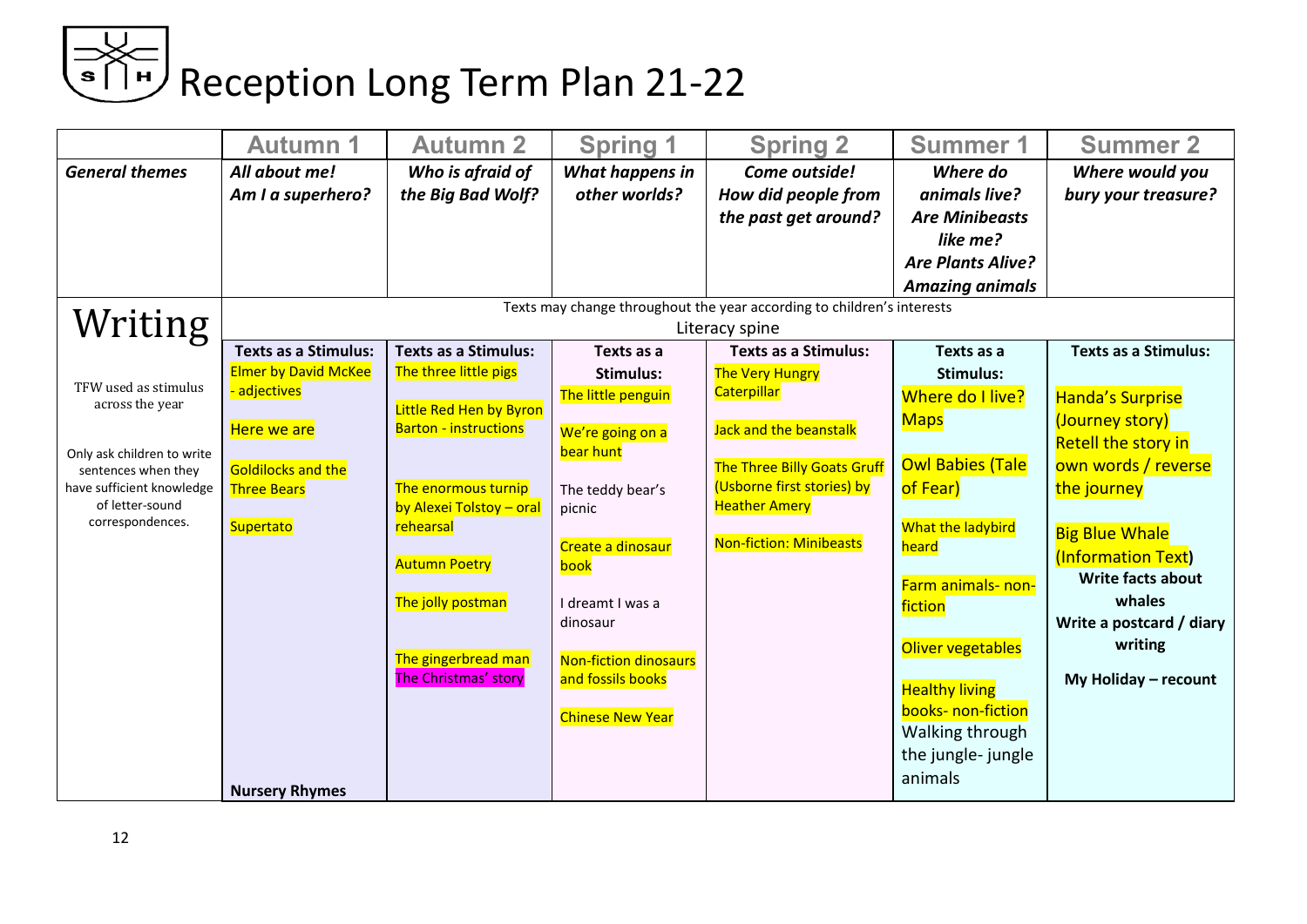| <b>Label characters</b><br>Elmer (friendship) -<br>Create an I wish<br>picture / make<br>marks<br>Dominant hand,<br>tripod grip, mark<br>making, giving<br>meaning to marks<br>and labelling.<br>Shopping lists,<br><b>Writing initial</b><br>sounds and simple<br>captions.<br>Use initial sounds to<br>label characters /<br>images. Silly soup.<br><b>Names Labels.</b><br><b>Captions Lists</b><br><b>Diagrams Messages</b><br>- Create a Message<br>centre! | Create a wanted<br>poster to catch the<br>wolf<br>Little red hen<br>Sequence the story<br><b>Speech bubbles</b><br>Name writing,<br>labelling using initial<br>sounds, story<br>scribing. Retelling<br>stories in writing<br>area, instructions for<br>porridge.<br><b>Help children</b><br>identify the sound<br>that is tricky to spell.<br>Sequence the story<br>Write a sentence | CVC words /<br>simple sentence<br>writing using high<br>frequency words<br>(Cumulative)<br>Labels and simple<br>captions<br>Writing some of<br>the tricky words<br>such as I, me, my,<br>like, to, the.<br><b>Writing CVC</b><br>words, Labels<br>using CVC, CVCC,<br><b>CCVC words.</b><br><b>Guided writing</b><br>based around<br>developing short<br>sentences in a<br>meaningful<br>context. Create a<br>story board. | <b>The Three Billy Goats</b><br><b>Gruff (Defeat Monster)</b><br><b>Jack and the Bean stalk</b><br>- retell parts of the<br>story / repeated<br>refrains / speech<br>bubbles<br><b>Hungry Caterpillar -</b><br>(Cumulative) Describe<br>foods / adjectives<br>Healthy Food - My<br>Menu / Bean Diary<br><b>Creating own story</b><br>maps, writing captions<br>and labels, writing<br>simple sentences.<br><b>Writing short sentences</b><br>to accompany story<br>maps. Order the Easter<br>story.<br>Labels and captions -<br>life cycles Recount - A<br>trip to the park<br><b>Character descriptions.</b> | Mini beasts -<br>Animal Fact File -<br><b>Compare two</b><br>animals<br>Mr Gumpy's<br>Outing<br>(Cumulative)<br><b>Report about the</b><br>animals falling into<br>the water<br>Describe each<br>animals<br>Write new version<br>Writing recipes,<br>lists. Writing for a<br>purpose in role<br>play using<br>phonetically<br>plausible attempts<br>at words,<br>beginning to use<br>finger spaces.<br>Form lower-case<br>and capital letters<br>correctly. Rhyming<br>words. | <b>Story writing, writing</b><br>sentences using a range<br>of tricky words that are<br>spelt correctly.<br><b>Beginning to use full</b><br>stops, capital letters<br>and finger spaces.<br><b>Innovation of familiar</b><br>texts Using familiar<br>texts as a model for<br>writing own stories.<br>Character description -<br><b>Rainbow Fish</b><br><b>Writing more complex</b><br>sentences $- B$ , M & E.<br>Sentences-finger<br>spaces, caps letter, full<br>stops<br>Use and understand<br>new vocabulary from<br>songs and stories<br><b>Sequence and retell</b><br>stories |
|------------------------------------------------------------------------------------------------------------------------------------------------------------------------------------------------------------------------------------------------------------------------------------------------------------------------------------------------------------------------------------------------------------------------------------------------------------------|--------------------------------------------------------------------------------------------------------------------------------------------------------------------------------------------------------------------------------------------------------------------------------------------------------------------------------------------------------------------------------------|----------------------------------------------------------------------------------------------------------------------------------------------------------------------------------------------------------------------------------------------------------------------------------------------------------------------------------------------------------------------------------------------------------------------------|---------------------------------------------------------------------------------------------------------------------------------------------------------------------------------------------------------------------------------------------------------------------------------------------------------------------------------------------------------------------------------------------------------------------------------------------------------------------------------------------------------------------------------------------------------------------------------------------------------------|-------------------------------------------------------------------------------------------------------------------------------------------------------------------------------------------------------------------------------------------------------------------------------------------------------------------------------------------------------------------------------------------------------------------------------------------------------------------------------|-------------------------------------------------------------------------------------------------------------------------------------------------------------------------------------------------------------------------------------------------------------------------------------------------------------------------------------------------------------------------------------------------------------------------------------------------------------------------------------------------------------------------------------------------------------------------------------|
|                                                                                                                                                                                                                                                                                                                                                                                                                                                                  |                                                                                                                                                                                                                                                                                                                                                                                      |                                                                                                                                                                                                                                                                                                                                                                                                                            | <b>Writing sentences</b>                                                                                                                                                                                                                                                                                                                                                                                                                                                                                                                                                                                      | <b>Acrostic poems</b><br><b>Riddles</b>                                                                                                                                                                                                                                                                                                                                                                                                                                       | <b>Adapt narratives</b>                                                                                                                                                                                                                                                                                                                                                                                                                                                                                                                                                             |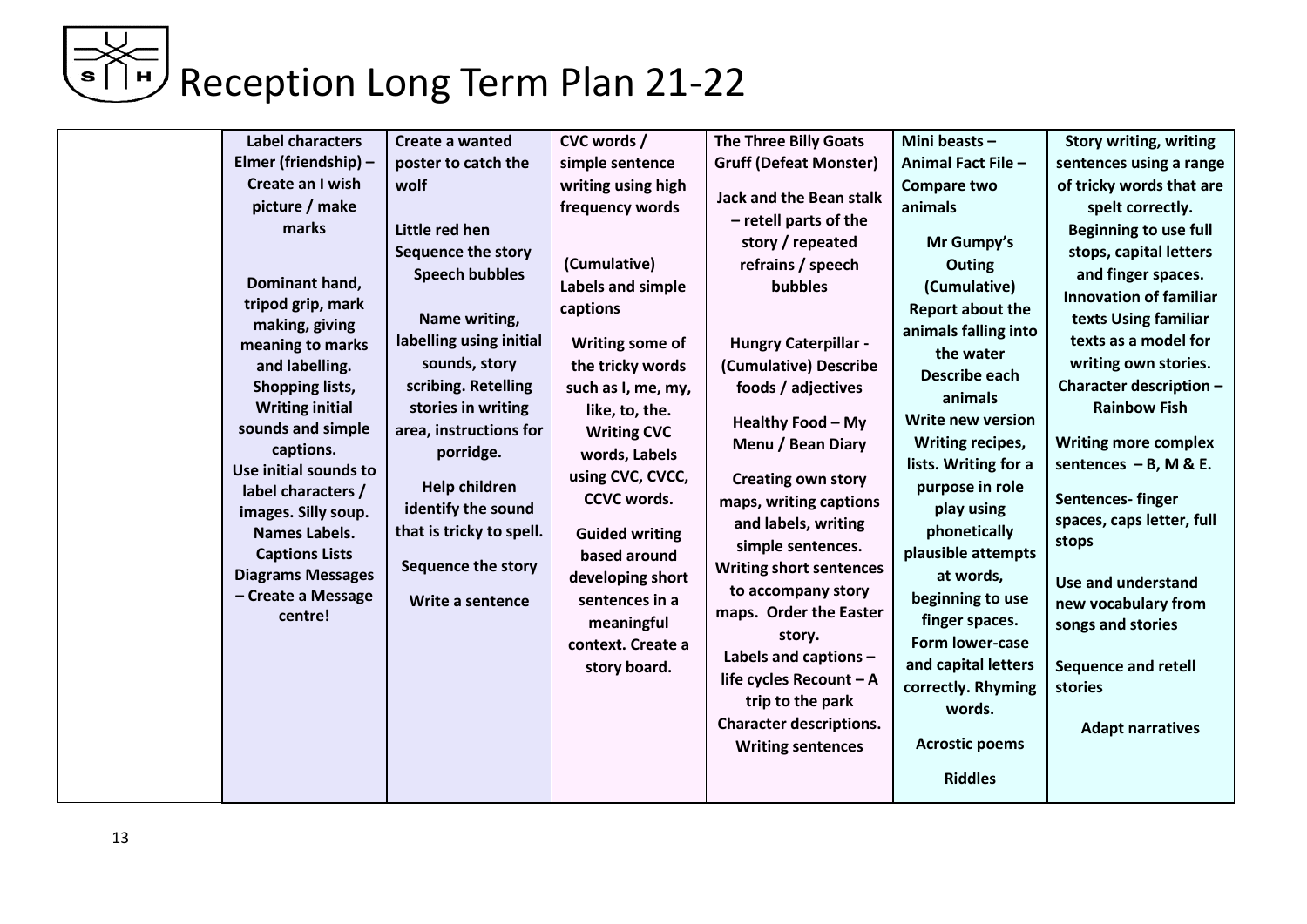

|                                   | <b>Autumn 1</b>                       | <b>Autumn 2</b>                                                                                                                                                                                                                                                                                                                                                                                                                                                                                                                                                                                                                                                                                                                                                                                                                                                                                                                                                         | <b>Spring 1</b>                         | <b>Spring 2</b>                                                                                               | <b>Summer 1</b>                                                                                         | <b>Summer</b>                                |
|-----------------------------------|---------------------------------------|-------------------------------------------------------------------------------------------------------------------------------------------------------------------------------------------------------------------------------------------------------------------------------------------------------------------------------------------------------------------------------------------------------------------------------------------------------------------------------------------------------------------------------------------------------------------------------------------------------------------------------------------------------------------------------------------------------------------------------------------------------------------------------------------------------------------------------------------------------------------------------------------------------------------------------------------------------------------------|-----------------------------------------|---------------------------------------------------------------------------------------------------------------|---------------------------------------------------------------------------------------------------------|----------------------------------------------|
| <b>General themes</b>             | All about me!<br>Am I a superhero?    | Who is afraid of the<br><b>Big Bad Wolf?</b>                                                                                                                                                                                                                                                                                                                                                                                                                                                                                                                                                                                                                                                                                                                                                                                                                                                                                                                            | What happens in<br>other worlds?        | Come outside!<br>How did people from<br>the past get around?                                                  | Where do animals live?<br>Are Minibeasts like me?<br><b>Are Plants Alive?</b><br><b>Amazing animals</b> | Where<br>would you<br>bury your<br>treasure? |
| Maths<br>"Without<br>mathematics, |                                       | Developing a strong grounding in number is essential so that all children develop the necessary building blocks to excel mathematically. Children should be able to count confidently,<br>develop a deep understanding of the numbers to 10, the relationships between them and the patterns within those numbers. By providing frequent and varied opportunities to build and<br>apply this understanding - such as using manipulatives, including small pebbles and tens frames for organising counting - children will develop a secure base of knowledge and vocabulary<br>from which mastery of mathematics is built. In addition, it is important that the curriculum includes rich opportunities for children to develop their spatial reasoning skills across all areas<br>of mathematics including shape, space and measures. It is important that children develop positive attitudes and interests in mathematics, look for patterns and relationships, spot |                                         | connections, 'have a go', talk to adults and peers about what they notice and not be afraid to make mistakes. |                                                                                                         |                                              |
| there's nothing                   | Just Like me                          | It's me $1,2,3$                                                                                                                                                                                                                                                                                                                                                                                                                                                                                                                                                                                                                                                                                                                                                                                                                                                                                                                                                         | Alive in 5                              | <b>Building 9 and 10</b>                                                                                      | To 20 and Beyond                                                                                        | Find my                                      |
| you can do.                       | Week 1                                | Week 1                                                                                                                                                                                                                                                                                                                                                                                                                                                                                                                                                                                                                                                                                                                                                                                                                                                                                                                                                                  | Week 1                                  | Week 1                                                                                                        | Week 1                                                                                                  | Pattern                                      |
| Everything                        | <b>Matching and</b><br><b>Sorting</b> | <b>Representing 1,2,3</b><br>(Numberblocks 1,2,3)                                                                                                                                                                                                                                                                                                                                                                                                                                                                                                                                                                                                                                                                                                                                                                                                                                                                                                                       | Introducing 0<br><b>Comparison to 5</b> | <b>9 and 10</b><br>Week 2                                                                                     | <b>Building Numbers</b><br>beyond 10                                                                    | Week 1<br><b>Doubling</b>                    |
| around you is                     | (other book                           | Week 2                                                                                                                                                                                                                                                                                                                                                                                                                                                                                                                                                                                                                                                                                                                                                                                                                                                                                                                                                                  | Week 2                                  | <b>Comparing numbers to</b>                                                                                   | Week 2                                                                                                  | Week 2                                       |
| mathematics.                      | idea - 'Monkey                        | Composition of 1,2,3                                                                                                                                                                                                                                                                                                                                                                                                                                                                                                                                                                                                                                                                                                                                                                                                                                                                                                                                                    | <b>Comparison to 5</b>                  | 10                                                                                                            | <b>Counting patterns</b>                                                                                | <b>Sharing and</b>                           |
| Everything                        | Puzzle')                              | Comparing 1,2,3                                                                                                                                                                                                                                                                                                                                                                                                                                                                                                                                                                                                                                                                                                                                                                                                                                                                                                                                                         | <b>Composition to 5</b>                 | <b>Bonds to 10</b>                                                                                            | beyond 10                                                                                               | <b>Grouping</b>                              |
|                                   | Week 2<br><b>Comparing</b>            | Week 3<br><b>Circles and triangles</b>                                                                                                                                                                                                                                                                                                                                                                                                                                                                                                                                                                                                                                                                                                                                                                                                                                                                                                                                  | Week 3<br><b>Comparing mass (2)</b>     | Week 3<br><b>3D shapes</b>                                                                                    | Week 3<br><b>Spatial Reasoning</b>                                                                      | Week 3<br><b>Even and Odd</b>                |
| around you is                     | size, mass,                           | <b>Positional Language</b>                                                                                                                                                                                                                                                                                                                                                                                                                                                                                                                                                                                                                                                                                                                                                                                                                                                                                                                                              | <b>Compare capacity</b>                 | <b>Pattern</b>                                                                                                | First, Then, Now                                                                                        | <b>Spatial</b>                               |
| numbers."                         | amounts,                              | <b>Light and Dark</b>                                                                                                                                                                                                                                                                                                                                                                                                                                                                                                                                                                                                                                                                                                                                                                                                                                                                                                                                                   | Growing 6,7,8                           | <b>Consolidation</b>                                                                                          | Week 1                                                                                                  | <b>Reasoning</b>                             |
| - Shakuntala Devi                 | capacity                              | Week 1                                                                                                                                                                                                                                                                                                                                                                                                                                                                                                                                                                                                                                                                                                                                                                                                                                                                                                                                                                  | Week 1                                  | <b>Composition</b>                                                                                            | <b>Adding More</b>                                                                                      | On the Move                                  |
| <b>Mathematics Mastery</b>        | Week 3                                | <b>Representing numbers to 5</b>                                                                                                                                                                                                                                                                                                                                                                                                                                                                                                                                                                                                                                                                                                                                                                                                                                                                                                                                        | 6, 7, 8                                 | <b>Subitising Comparison</b>                                                                                  | Week 2                                                                                                  | Week 1                                       |
| White Rose Maths                  |                                       |                                                                                                                                                                                                                                                                                                                                                                                                                                                                                                                                                                                                                                                                                                                                                                                                                                                                                                                                                                         | Week 2                                  | <b>Counting on and Back</b>                                                                                   | <b>Taking Away</b>                                                                                      |                                              |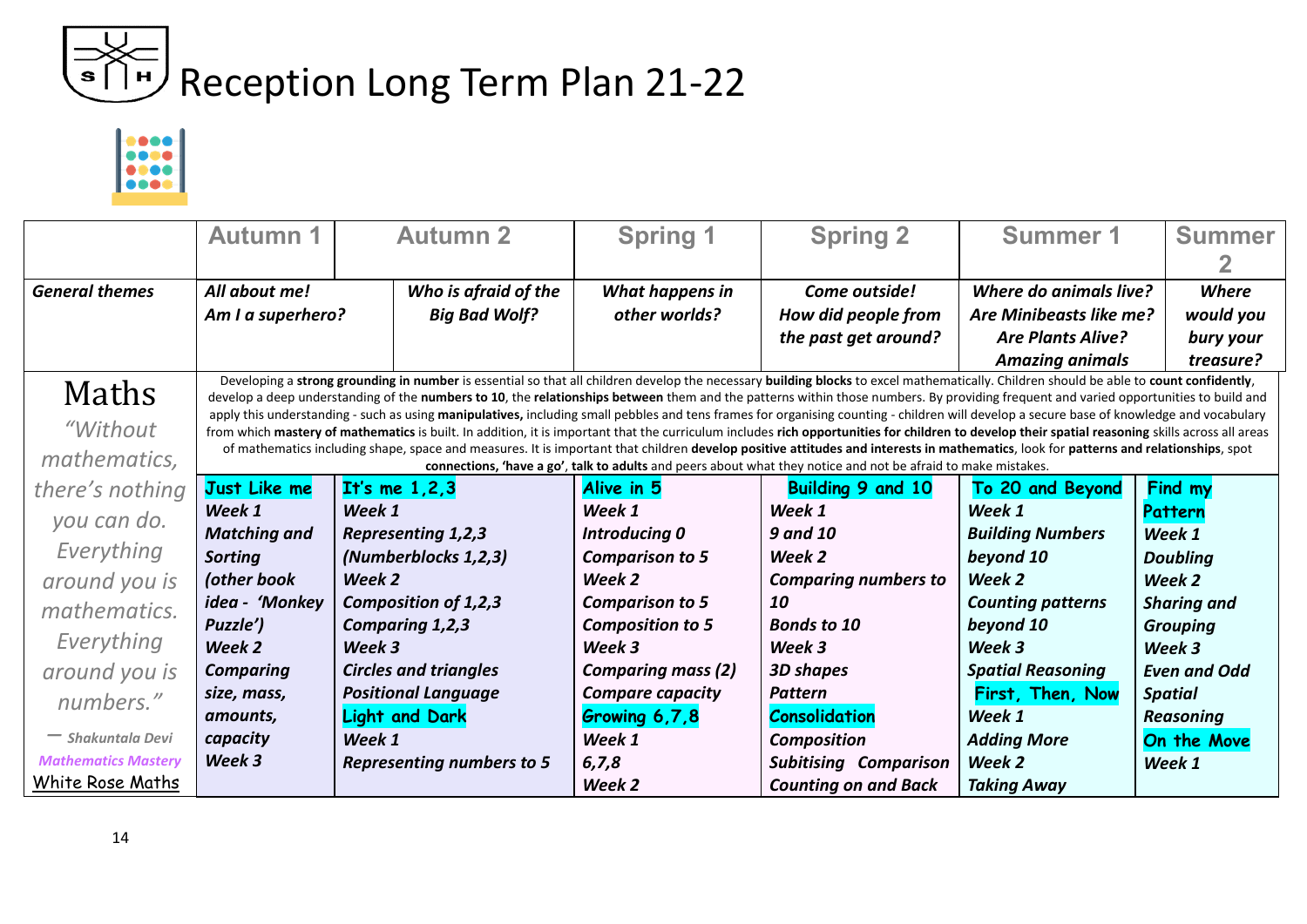|  | <b>Exploring</b><br>patterns | Week 2<br><b>Composition of 4,5</b><br>Week 3<br><b>Shapes with 4 sides/Time</b> | <b>Making pairs</b><br><b>Combining 2 groups</b><br>Week 3<br><b>Length and Height</b><br><b>Time</b> | <b>Matching</b><br><b>Recognition Ordering</b> | <b>Numeral</b> | Week 3<br><b>Spatial Reasoning</b> | <b>Deepening</b><br>understanding<br>problem solving<br>Week 2<br><b>Patterns and</b><br><b>Relationships</b><br>Week 3<br><b>Spatial</b><br>Reasoning |
|--|------------------------------|----------------------------------------------------------------------------------|-------------------------------------------------------------------------------------------------------|------------------------------------------------|----------------|------------------------------------|--------------------------------------------------------------------------------------------------------------------------------------------------------|
|--|------------------------------|----------------------------------------------------------------------------------|-------------------------------------------------------------------------------------------------------|------------------------------------------------|----------------|------------------------------------|--------------------------------------------------------------------------------------------------------------------------------------------------------|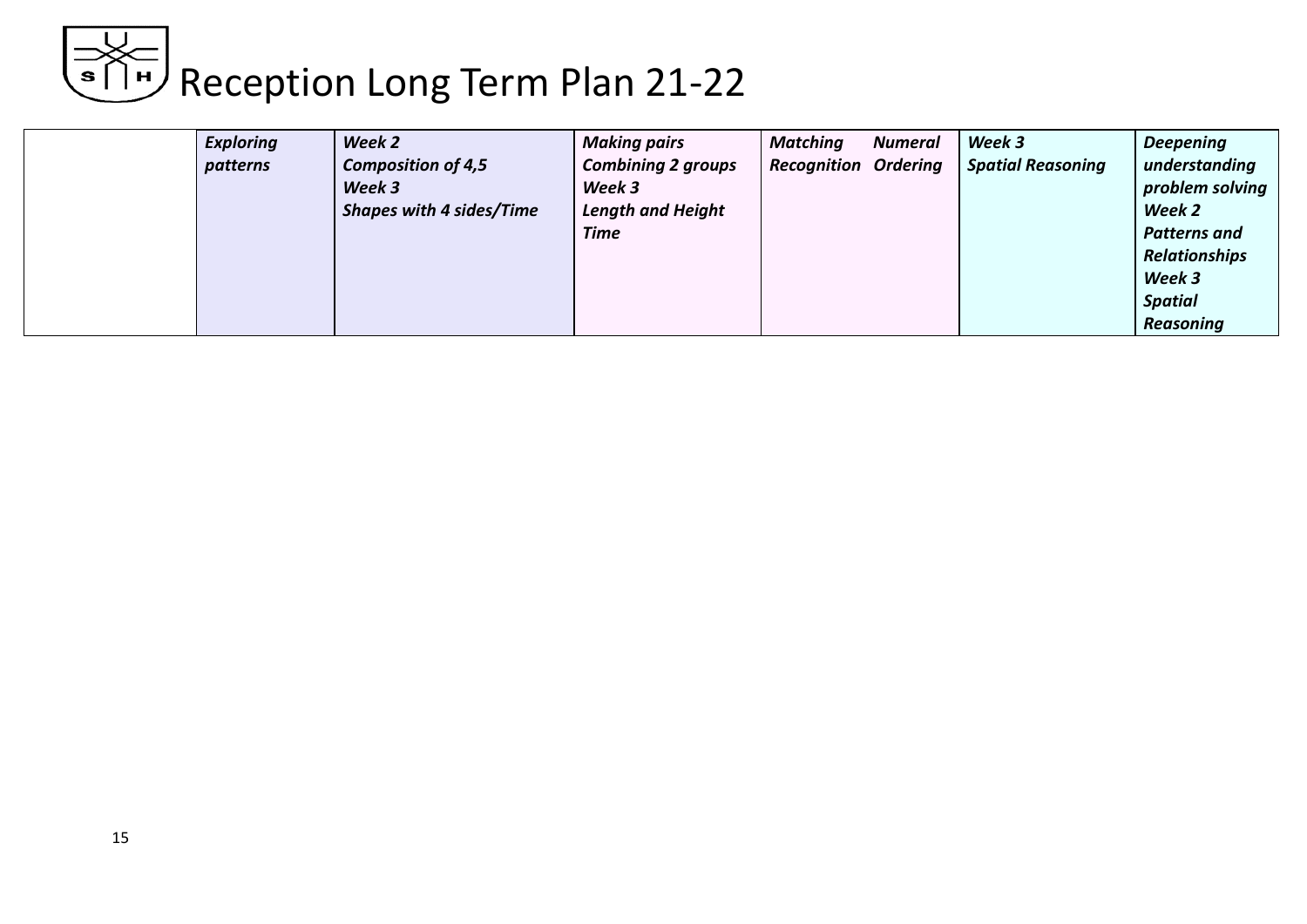# ⇒ < |<br>■ Reception Long Term Plan 21-22

|                                                                                                    | <b>Autumn 1</b>                                            | <b>Autumn 2</b>                                                        | <b>Spring 1</b>                                                | <b>Spring 2</b>                                                      | <b>Summer 1</b>                                                                            | <b>Summer 2</b>                                                              |
|----------------------------------------------------------------------------------------------------|------------------------------------------------------------|------------------------------------------------------------------------|----------------------------------------------------------------|----------------------------------------------------------------------|--------------------------------------------------------------------------------------------|------------------------------------------------------------------------------|
| <b>General themes</b>                                                                              | All about me!<br>Am I a superhero?                         | Who is afraid of<br>the Big Bad Wolf?                                  | <b>What happens</b><br>in other worlds?                        | Come outside!<br>How did people from<br>the past get around?         | Where do animals<br>live?<br><b>Are Minibeasts like</b><br>me?<br><b>Are Plants Alive?</b> | <b>Where would</b><br>you bury your<br>treasure?                             |
| <b>Understanding</b>                                                                               | <b>RE: The tiger who came</b>                              | <b>Mud Glorious Mud</b>                                                |                                                                |                                                                      | <b>Amazing animals</b>                                                                     |                                                                              |
| the world                                                                                          | to tea                                                     | <b>Light Magic</b>                                                     | Frozen                                                         | Into the Woods<br>(Food) - Shove Tuesday 4th                         | <b>The Potting Shed</b>                                                                    |                                                                              |
| Rising stars                                                                                       | <b>Unit Sound Collectors</b><br>Myself, my body,           | Exploration and Investigation<br>(Day and Night/Light                  | <b>Whatever the</b><br>Weather                                 | March (The Run Away Chipatti)<br>ICT (Internet Safety)               | Growing<br>beanstalks/peas/mushroom                                                        | Superhero<br><b>Materials</b>                                                |
|                                                                                                    | <b>Biscuit Bears</b>                                       | Sources)                                                               | <b>Socks</b>                                                   | <b>Slimy Things</b>                                                  | ICT (Logging in and opening up<br>a software on computers)                                 | Food of the                                                                  |
| <b>RE</b> (see<br>individual year                                                                  | Time<br>(Daily routines)                                   | Harvest: History of harvest<br>and think about crops                   |                                                                | (Special Stories - Easter Story)                                     | Life Cycles - frog,                                                                        | <b>Seasons</b>                                                               |
| plan) / Festivals<br>Our RE Curriculum enables                                                     | Place<br>(School environment)                              | Fireworks night:<br>(The Gunpowder Plot/The<br>Story of Rama and Sita) | ICT (Digital camera/ CD<br>player etc.)                        | ICT (Drawing pictures of a pirate)<br>Fishing - floating and sinking | chicks                                                                                     | Place (Habitats and<br>features of places                                    |
| children to develop a positive<br>sense of themselves and others<br>and learn how to form positive | ICT (learning what computers are<br>for and how to log on) | (Festivals - (Diwali<br>Christmas, Hanukkah, Eid)                      | <b>Communities</b><br>(People who help us)                     | Magnets<br><b>Pets and Vets</b>                                      | Farm animals<br>Pet caterpillars to watch grow                                             | ICT (2Create a Story)<br>Place (My home                                      |
| and respectful relationships.<br>They will begin to understand<br>and value the differences of     | Exploration and Investigation<br>(Using a digital camera)  | Save the<br><b>Gingerbread Man</b>                                     | Chinese new year - food<br>tasting/ own festival               |                                                                      | $Trip - Farm$<br><b>Baby animals</b>                                                       | focusing upon different<br>animals habitats such as<br>ocean, jungle, desert |
| individuals and groups within<br>their own community.<br>Children will have opportunity to         | Trip- My local environment teddy<br>bears picnic           | <b>Past and present traditions</b><br>with Christmas story told        | <b>Dinosaurs</b>                                               |                                                                      |                                                                                            | etc.)<br>Exploration and                                                     |
| develop their emerging moral<br>and cultural awareness                                             |                                                            | Trip-Autumn Walk                                                       | Dinosaur period - what<br>was it like - how life as<br>evolved |                                                                      |                                                                                            | Investigation<br>(Melting and Freezing)                                      |
|                                                                                                    |                                                            |                                                                        |                                                                |                                                                      |                                                                                            |                                                                              |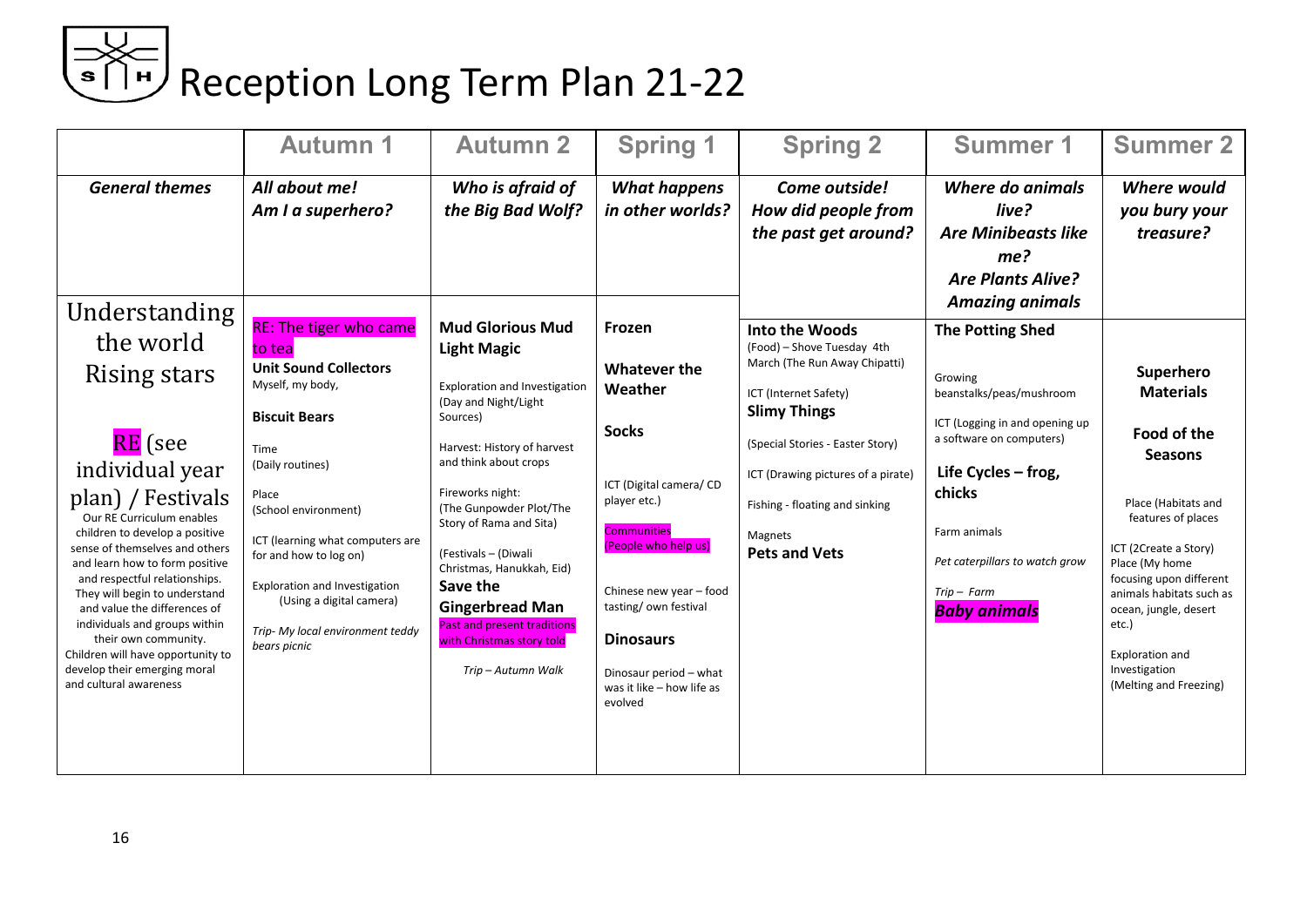|                       | Understanding the world involves guiding children to make sense of their physical world and their community. The frequency and range of children's              |                                                |                                 |                                                     |                          |                              |  |  |
|-----------------------|-----------------------------------------------------------------------------------------------------------------------------------------------------------------|------------------------------------------------|---------------------------------|-----------------------------------------------------|--------------------------|------------------------------|--|--|
|                       | personal experiences increases their knowledge and sense of the world around them - from visiting parks, libraries and museums to meeting important             |                                                |                                 |                                                     |                          |                              |  |  |
|                       | members of society such as police officers, nurses and firefighters. In addition, listening to a broad selection of stories, non-fiction, rhymes and poems will |                                                |                                 |                                                     |                          |                              |  |  |
|                       | foster their understanding of our culturally, socially, technologically and ecologically diverse world. As well as building important knowledge, this extends   |                                                |                                 |                                                     |                          |                              |  |  |
|                       | their familiarity with words that support understanding across domains. Enriching and widening children's vocabulary will support later reading                 |                                                |                                 |                                                     |                          |                              |  |  |
|                       | comprehension.                                                                                                                                                  |                                                |                                 |                                                     |                          |                              |  |  |
|                       |                                                                                                                                                                 |                                                |                                 |                                                     |                          |                              |  |  |
| Further learning      | Identifying their family.                                                                                                                                       | Can talk about what                            | To understand                   | Trip to our local park                              | Listening to stories     | Use Handa's                  |  |  |
| opportunities for U&W | Commenting on photos                                                                                                                                            | they have done with                            | where dinosaurs                 | (to link with seasons);                             | and placing events in    | Surprise to                  |  |  |
| linked with RE:       | of their family; naming                                                                                                                                         | their families during                          | are now and                     | discuss what we will see                            | chronological order.     | explore a different          |  |  |
|                       | who they can see and of                                                                                                                                         | Christmas' in the                              | begin to                        | on our journey to the                               | What can we do here      | country.                     |  |  |
|                       | what relation they are to                                                                                                                                       | past.                                          | understand that                 | park and how we will get                            | to take care of animals  |                              |  |  |
|                       | them.                                                                                                                                                           | <b>Show photos of how</b>                      | they were alive a               | there. Discuss how they                             | in the jungle?           |                              |  |  |
|                       |                                                                                                                                                                 | Christmas used to be                           | very long time                  | got to school and what                              | Compare animals from     |                              |  |  |
|                       | Can talk about what                                                                                                                                             | celebrated in the                              | ago.                            | mode of transport they                              | a jungle to those on a   | Materials:                   |  |  |
|                       | they do with their family                                                                                                                                       | past. Use world                                | Learn about what                | used. Introduce the                                 | farm.                    | Floating / Sinking           |  |  |
|                       | and places they have                                                                                                                                            | maps to show                                   | a palaeontologist               | children to a range of                              | Explore a range of       | - boat building              |  |  |
|                       | been with their family.                                                                                                                                         | children where some                            | is and how they                 | transport and where                                 | jungle animals. Learn    | Metallic / non-              |  |  |
|                       | Can draw similarities                                                                                                                                           | stories are based.                             | explore really old              | they can be found.                                  | their names and label    | metallic objects             |  |  |
|                       | and make comparisons                                                                                                                                            | Use the Jolly                                  | artefacts.                      | Look at the difference                              | their body parts. Could  | Seasides long                |  |  |
|                       | between other families.                                                                                                                                         | Postman to draw                                | <b>Introduce Mary</b>           | between transport in this                           | include a trip to the    | ago - Magic                  |  |  |
|                       | Name and describe                                                                                                                                               | information from a                             | Anning as the first             | country and one other                               | Z00.                     | Grandad                      |  |  |
|                       | people who are familiar                                                                                                                                         | map and begin to                               | female to find a                | country. Encourage the                              | <b>Nocturnal Animals</b> | Share non-fiction            |  |  |
|                       | to them.                                                                                                                                                        | understand why                                 | fossil.                         | children to make simple                             | Making sense of          | texts that offer an          |  |  |
|                       |                                                                                                                                                                 | maps are so                                    | Can children talk               | comparisons.                                        | different environments   | insight into                 |  |  |
|                       | Read fictional stories                                                                                                                                          | important to                                   | about their homes               | Use bee-bots on simple                              | and habitats             | contrasting<br>environments. |  |  |
|                       | about families and start                                                                                                                                        | postmen.                                       | and what there is               | maps. Encourage the                                 | Use images, video        | Listen to how                |  |  |
|                       | to tell the difference                                                                                                                                          | Share different                                | to do near their                | children to use                                     | clips, shared texts and  | children                     |  |  |
|                       | between real and fiction.                                                                                                                                       | cultures versions of                           | homes?                          | navigational language.                              | other resources to       | communicate                  |  |  |
|                       | <b>Talk about members of</b>                                                                                                                                    | famous fairy tales.                            | Look out for                    |                                                     | bring the wider world    | their                        |  |  |
|                       | their immediate family                                                                                                                                          | To introduce children                          | children                        | Can children make                                   | into the classroom.      | understanding of             |  |  |
|                       | and community.                                                                                                                                                  | to a range of fictional                        | drawing/painting                | comments on the                                     | Listen to what children  | their own                    |  |  |
|                       |                                                                                                                                                                 | characters and                                 | or constructing                 | weather, culture,                                   | say about what they      | environment and              |  |  |
|                       | Navigating around our<br>classroom and outdoor                                                                                                                  | creatures from                                 | their homes.                    | clothing, housing.                                  | see                      | contrasting                  |  |  |
|                       | areas. Create treasure                                                                                                                                          | stories and to begin<br>to differentiate these | Encourage them<br>to comment on | Change in living things -<br>Changes in the leaves, |                          | environments                 |  |  |
|                       | hunts to find places/                                                                                                                                           |                                                | what their home is              | weather, seasons,                                   | Listen to children       | through                      |  |  |
|                       |                                                                                                                                                                 |                                                |                                 |                                                     | describing and           |                              |  |  |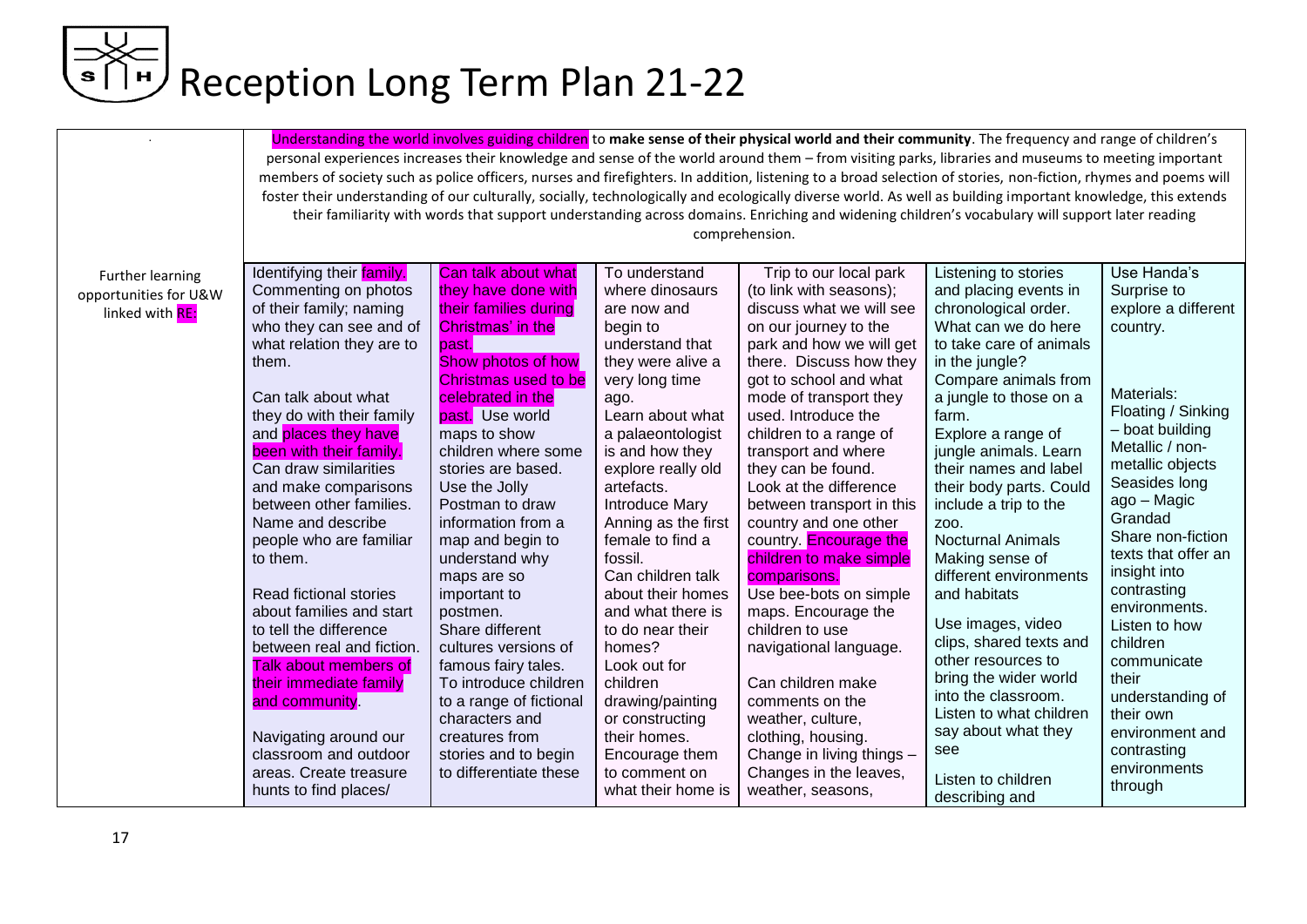| objects within our<br>learning environment.<br>Introduce children to<br>different occupations<br>and how they use<br>transport to help them in<br>their jobs.<br>Listen out for and make<br>note of children's<br>discussion between<br>themselves regarding<br>their experience of past<br>birthday celebrations.<br>Long ago - How time<br>has changed. Using<br>cameras. | characters from real<br>people in their lives.<br>Stranger danger<br>(based on Little red<br>riding hood). Talking<br>about occupations<br>and how to identify<br>strangers that can<br>help them when they<br>are in need. | like. Show photos<br>of the children's<br>homes and<br>encourage them<br>to draw<br>comparisons.<br>Environments-<br>Features of local<br>environment<br>Maps of local<br>area Comparing<br>places on Google<br>Earth - how are<br>they<br>similar/different?<br>Introduce the<br>children to NASA<br>and America.<br>Introduce children<br>to significant<br>figures who have<br>been to space<br>and begin to<br>understand that<br>these events<br>happened before<br>they were born.<br>Can children<br>differentiate<br>between land and<br>water.<br>Take children to<br>places of worship<br>and places of<br>local importance<br>to the community. | Explore the world<br>around us and see how<br>it changes as we enter<br>Summer. Provide<br>opportunities for children<br>to note and record the<br>weather.<br>Building a 'Bug Hotel'<br>Draw children's attention<br>to the immediate<br>environment, introducing<br>and modelling new<br>vocabulary where<br>appropriate.<br>Encourage interactions<br>with the outdoors to<br>foster curiosity and give<br>children freedom to<br>touch, smell and hear<br>the natural world around<br>them during hands-on<br>experiences.<br>Look for children<br>incorporating their<br>understanding of the<br>seasons and weather in<br>their play.<br>Use the BeeBots | commenting on things<br>they have seen whilst<br>outside, including<br>plants and animals.<br><b>After close</b><br>observation, draw<br>pictures of the natural<br>world, including<br>animals and plants | conversation and<br>in play.<br>Introduce the<br>children to<br>recycling and how<br>it can take care of<br>our world. Look at<br>what rubbish can<br>do to our<br>environment and<br>animals.<br>Create<br>opportunities to<br>discuss how we<br>care for the<br>natural world<br>around us. |
|-----------------------------------------------------------------------------------------------------------------------------------------------------------------------------------------------------------------------------------------------------------------------------------------------------------------------------------------------------------------------------|-----------------------------------------------------------------------------------------------------------------------------------------------------------------------------------------------------------------------------|------------------------------------------------------------------------------------------------------------------------------------------------------------------------------------------------------------------------------------------------------------------------------------------------------------------------------------------------------------------------------------------------------------------------------------------------------------------------------------------------------------------------------------------------------------------------------------------------------------------------------------------------------------|----------------------------------------------------------------------------------------------------------------------------------------------------------------------------------------------------------------------------------------------------------------------------------------------------------------------------------------------------------------------------------------------------------------------------------------------------------------------------------------------------------------------------------------------------------------------------------------------------------------------------------------------------------------|------------------------------------------------------------------------------------------------------------------------------------------------------------------------------------------------------------|-----------------------------------------------------------------------------------------------------------------------------------------------------------------------------------------------------------------------------------------------------------------------------------------------|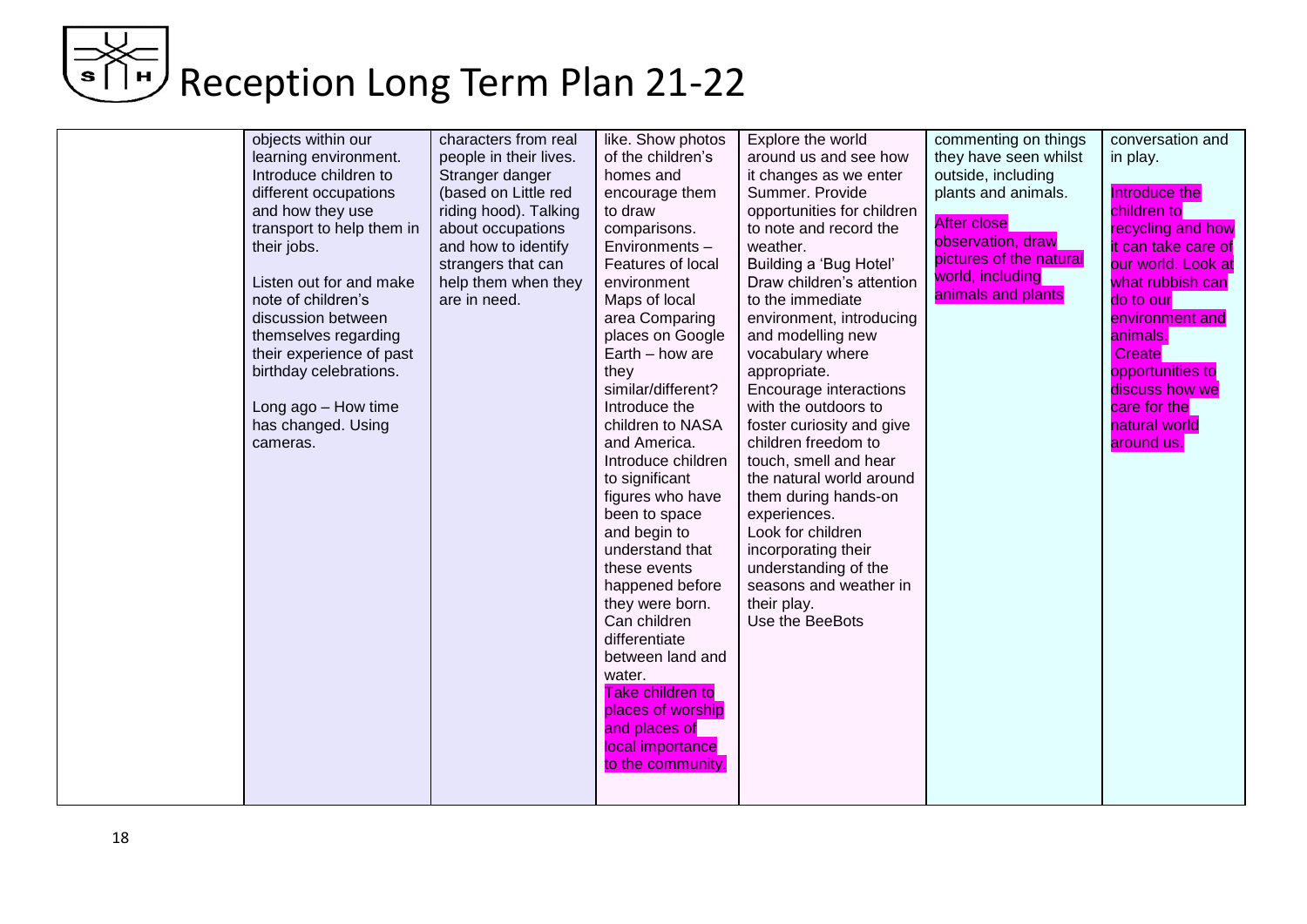# ⇒<< |<br>■ Reception Long Term Plan 21-22

|                       | <b>Autumn 1</b>                                                                                                                                                                                                                                                                                                                                                                                                                                | <b>Autumn 2</b>                                | <b>Spring 1</b>                     | <b>Spring 2</b>                                                                                                                                                     | <b>Summer 1</b>                                                                                                                                                   | <b>Summer 2</b>                      |  |  |
|-----------------------|------------------------------------------------------------------------------------------------------------------------------------------------------------------------------------------------------------------------------------------------------------------------------------------------------------------------------------------------------------------------------------------------------------------------------------------------|------------------------------------------------|-------------------------------------|---------------------------------------------------------------------------------------------------------------------------------------------------------------------|-------------------------------------------------------------------------------------------------------------------------------------------------------------------|--------------------------------------|--|--|
| <b>General themes</b> | All about me!                                                                                                                                                                                                                                                                                                                                                                                                                                  | Who is afraid of                               | <b>What happens</b>                 | Come outside!                                                                                                                                                       | <b>Where do animals live?</b>                                                                                                                                     | Where would you                      |  |  |
|                       | Am I a superhero?                                                                                                                                                                                                                                                                                                                                                                                                                              | the Big Bad Wolf?                              | in other                            | How did people from                                                                                                                                                 | Are Minibeasts like me?                                                                                                                                           | bury your                            |  |  |
|                       |                                                                                                                                                                                                                                                                                                                                                                                                                                                |                                                | worlds?                             | the past get around?                                                                                                                                                | <b>Are Plants Alive?</b>                                                                                                                                          | treasure?                            |  |  |
|                       |                                                                                                                                                                                                                                                                                                                                                                                                                                                |                                                |                                     |                                                                                                                                                                     | <b>Amazing animals</b>                                                                                                                                            |                                      |  |  |
| Expressive            | Painting, 3D modelling, messy play, collage, cutting, drama, role play, threading, moving to music, clay sculptures, following music patterns with instruments, singing songs linked to topics, making<br>instruments, percussion.<br>Children to produce a piece of art work each half term to be displayed for 'Celebration wall' for school / parents to show how drawings have developed - lots of links to Fine Motor Skills. Children to |                                                |                                     |                                                                                                                                                                     |                                                                                                                                                                   |                                      |  |  |
| Arts and              |                                                                                                                                                                                                                                                                                                                                                                                                                                                |                                                |                                     | explain their work to others. Children will have opportunities to learn and perform songs, nursery rhymes and poetry linked to their work / interests and passions. |                                                                                                                                                                   |                                      |  |  |
|                       |                                                                                                                                                                                                                                                                                                                                                                                                                                                |                                                |                                     |                                                                                                                                                                     | The development of children's artistic and cultural awareness supports their imagination and creativity. It is important that children have regular opportunities |                                      |  |  |
| Design                |                                                                                                                                                                                                                                                                                                                                                                                                                                                |                                                |                                     |                                                                                                                                                                     | to engage with the arts, enabling them to explore and play with a wide range of media and materials. The quality and variety of what children see, hear and       |                                      |  |  |
|                       |                                                                                                                                                                                                                                                                                                                                                                                                                                                |                                                |                                     |                                                                                                                                                                     | participate in is crucial for developing their understanding, self-expression, vocabulary and ability to communicate through the arts. The frequency, repetition  |                                      |  |  |
|                       | and depth of their experiences are fundamental to their progress in interpreting and appreciating what they hear, respond to and observe.                                                                                                                                                                                                                                                                                                      |                                                |                                     |                                                                                                                                                                     |                                                                                                                                                                   |                                      |  |  |
|                       | Give children an insight into new musical worlds. Invite musicians in to play music to children and talk about it. Encourage children to listen attentively to<br>music. Discuss changes and patterns as a piece of music develops.                                                                                                                                                                                                            |                                                |                                     |                                                                                                                                                                     |                                                                                                                                                                   |                                      |  |  |
|                       | Join in with songs;                                                                                                                                                                                                                                                                                                                                                                                                                            | Use different textures                         | Making lanterns,                    | Yvonne Coomber, paints                                                                                                                                              | Rousseau's Tiger / animal prints /                                                                                                                                | Sand pictures /                      |  |  |
|                       | beginning to mix colours,                                                                                                                                                                                                                                                                                                                                                                                                                      | and materials to make                          | Chinese writing,                    | using her fingers and                                                                                                                                               | Designing homes for hibernating                                                                                                                                   | Rainbow fish collages                |  |  |
|                       | join in with role play                                                                                                                                                                                                                                                                                                                                                                                                                         | houses for the three                           | puppet making,                      | flicking paint to create                                                                                                                                            | animals.                                                                                                                                                          |                                      |  |  |
|                       | games and use<br>resources available for                                                                                                                                                                                                                                                                                                                                                                                                       | little pigs and bridges<br>for the Three Billy | Chinese music<br>and composition    | landscapes scenes.                                                                                                                                                  |                                                                                                                                                                   | Lighthouse designs                   |  |  |
|                       | props; build models using                                                                                                                                                                                                                                                                                                                                                                                                                      | Goats                                          |                                     | Using toothbrush, sponge,                                                                                                                                           | Collage owls / symmetrical<br>butterflies                                                                                                                         |                                      |  |  |
|                       | construction equipment.                                                                                                                                                                                                                                                                                                                                                                                                                        |                                                | Design and make                     | running fingers along the                                                                                                                                           |                                                                                                                                                                   | Make paper boats                     |  |  |
|                       |                                                                                                                                                                                                                                                                                                                                                                                                                                                | Listen to music and                            | rockets. Design                     | bristles and create                                                                                                                                                 | <b>Creating Flowers for Mary</b>                                                                                                                                  | Learn pirate songs                   |  |  |
|                       | Sing call-and-response                                                                                                                                                                                                                                                                                                                                                                                                                         | make their own dances                          | and make objects                    | splodges all over                                                                                                                                                   |                                                                                                                                                                   |                                      |  |  |
|                       | songs, so that children<br>can echo phrases of                                                                                                                                                                                                                                                                                                                                                                                                 | in response.                                   | they may need in<br>space, thinking | landscape. Use cotton<br>butts to create paint                                                                                                                      | Children will be encouraged to                                                                                                                                    | Paper plate jellyfish                |  |  |
|                       | songs you sing.                                                                                                                                                                                                                                                                                                                                                                                                                                |                                                | about form and                      | contrasting colours. See                                                                                                                                            | select the tools and techniques                                                                                                                                   |                                      |  |  |
|                       |                                                                                                                                                                                                                                                                                                                                                                                                                                                | Castle models                                  | function.                           | google videos                                                                                                                                                       | they need to assemble materials                                                                                                                                   | Puppet shows:                        |  |  |
|                       | Self-portraits, junk                                                                                                                                                                                                                                                                                                                                                                                                                           | Firework pictures,                             |                                     |                                                                                                                                                                     | that they are using e.g creating<br>animal masks.                                                                                                                 | Provide a wide range                 |  |  |
|                       | modelling, take picture of                                                                                                                                                                                                                                                                                                                                                                                                                     | Christmas decorations,                         | Learn a traditional                 |                                                                                                                                                                     |                                                                                                                                                                   | of props for play<br>which encourage |  |  |
|                       | children's creations and                                                                                                                                                                                                                                                                                                                                                                                                                       | Christmas cards, Divas,                        | African song and<br>dance and       |                                                                                                                                                                     | <b>Shadow Puppets</b>                                                                                                                                             | imagination.                         |  |  |
|                       |                                                                                                                                                                                                                                                                                                                                                                                                                                                |                                                | perform it /                        |                                                                                                                                                                     |                                                                                                                                                                   |                                      |  |  |
|                       |                                                                                                                                                                                                                                                                                                                                                                                                                                                |                                                | Encourage                           |                                                                                                                                                                     |                                                                                                                                                                   |                                      |  |  |